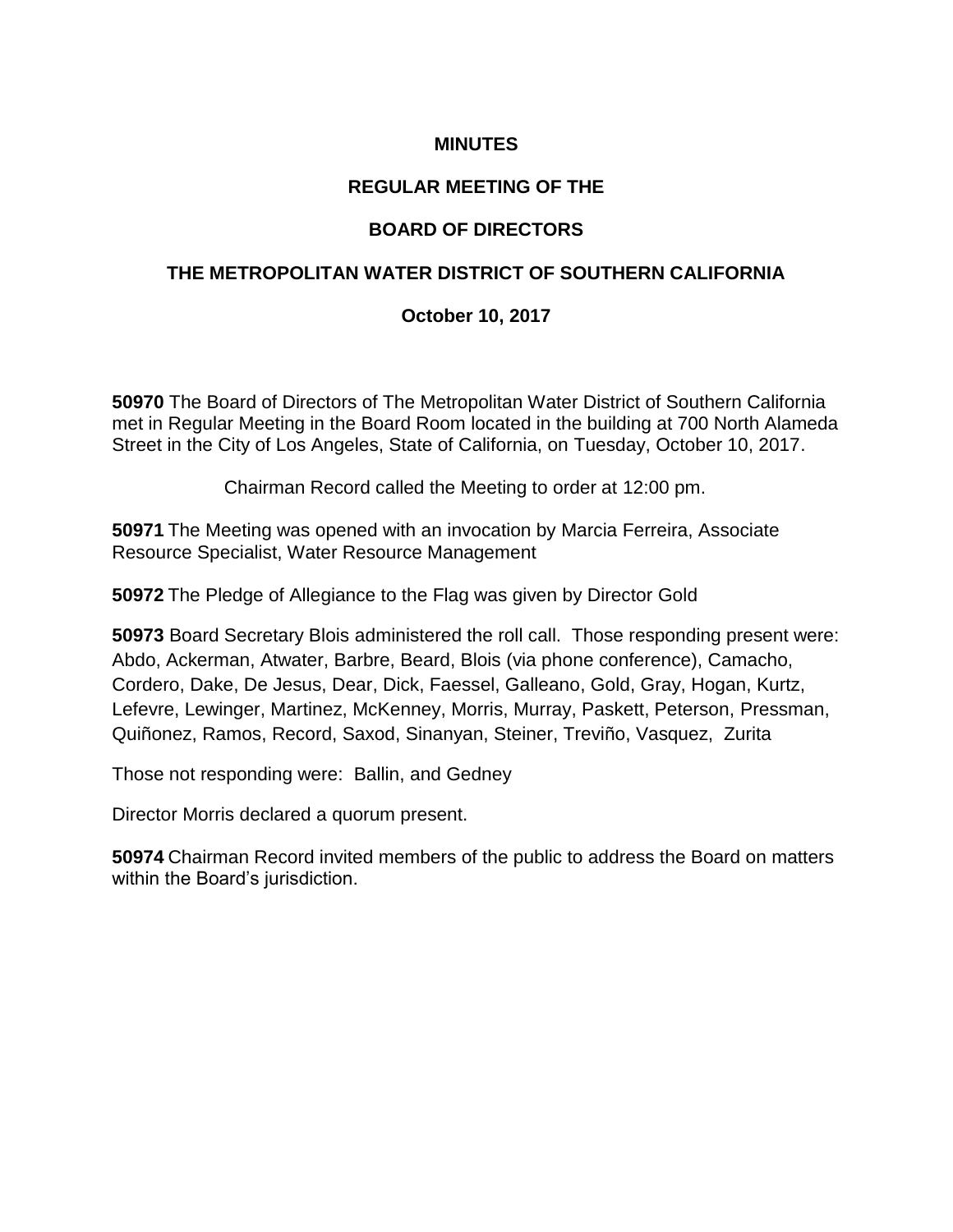The following addressed the Board regarding the Board's consideration of California WaterFix, Agenda Item 8-4:

|   | <b>First Name</b>   | <b>Last Name</b>  | Title                     | <b>Affiliation</b>                               |
|---|---------------------|-------------------|---------------------------|--------------------------------------------------|
| 1 | Christine           | Murray            | <b>City Councilmember</b> | City of Anaheim                                  |
|   | 2 Ron               | Miller            | none                      | LA/OC Building Trades                            |
|   | 3 Saul              | Renteria          | none                      | Southern California District Council of Laborers |
|   | 4 Shomari           | Davis             | none                      | <b>IBEW Local 11</b>                             |
|   | 5 Liza              | Tucker            | none                      | <b>Consumer Watchdog</b>                         |
|   | 6 Barbara           | Barrigan-Parrilla | none                      | Restore the Delta                                |
|   | 7 John              | Hanna             | none                      | Southwest Carpenters                             |
|   | 8 John              | Mirisch           | <b>City Councilmember</b> | City of Beverly Hills                            |
|   | 9 Floyd             | Smith             | none                      | Midland Park Water Trust                         |
|   | 10 Clarence         | Moore             | none                      | Los Angeles Ministries Pastor Forum              |
|   | 11 Steve            | Correa            | none                      | none                                             |
|   | 12 Sara             | Huezo             | Paramount Resident        | none                                             |
|   | 13 Martha           | Rodriguez         | none                      | Dignity & Power Now/Restore the Delta            |
|   | 14 Evelyn           | Charming          | none                      | Sierra Club                                      |
|   | 15 Yvonne           | Watson            | none                      | Sierra Club                                      |
|   | 16 Raquel           | Espinoza          | none                      | none                                             |
|   | 17 Daryl            | Gale              | none                      | Sierra Club/Food & Water Watch                   |
|   | 18 Gerald           | Cerda             | none                      | none                                             |
|   | 19 Brenna           | Noren             | none                      | Food & Water Watch                               |
|   | 20 Wes              | May               | none                      | <b>Engineering Contractors Association</b>       |
|   | 21 Jessica          | Salans            | none                      | Los Angeles Resident                             |
|   | 22 Maria Elena      | Lamas             | none                      | none                                             |
|   | 23 Craig            | Barry             | LA Resident               | Food & Water Watch                               |
|   | 24 Esperanza        | Vielma            | none                      | Restore the Delta                                |
|   | 25 Doug             | Obegi             | none                      | Natural Resource Defense Council                 |
|   | 26 Richard          | Lambros           | none                      | Southern California Leadership Council           |
|   | 27 Charley          | Wilson            | none                      | Southern California Water Committee              |
|   | 28 Alan             | Shanahan          | none                      | <b>AFSCME Local 1902</b>                         |
|   | 29 Cory             | Toebben           | none                      | Los Angeles Area Chamber of Commerce             |
|   | 30 Tracy            | Hernandez         | none                      | <b>Biz Fed</b>                                   |
|   | 31 Tom              | Raftican          | none                      | The Sport Fishing Conservancy                    |
|   | 32 Bruce            | Campbell          | none                      | none                                             |
|   | 33 Rob              | Katherman         | <b>Board President</b>    | Water Replenishment District                     |
|   | 34 Sally            | Arscott           | none                      | none                                             |
|   | 35 Theresa          | <b>Brady</b>      | none                      | none                                             |
|   | 36 David            | Troy              | Topanga Resident          | none                                             |
|   | 37 Kristina         | von Hoffmann      | <b>Outreach Director</b>  | Climate Resolve                                  |
|   | 38 Steve            | Dunwoody          | none<br>Pomona Resident   | Vet Voice Foundation                             |
|   | 39 John<br>40 Sarah | Mendoza<br>Yang   | none                      | none                                             |
|   | 41 Bruce            | Reznik            | <b>Executive Director</b> | none<br>Los Angeles Waterkeeper                  |
|   | 42 Jose             | Garcia            | Santa Paula Resident      | LiUNA                                            |
|   | 43 Robert           | Hunter            | General Manager           | Municipal Water District of Orange County        |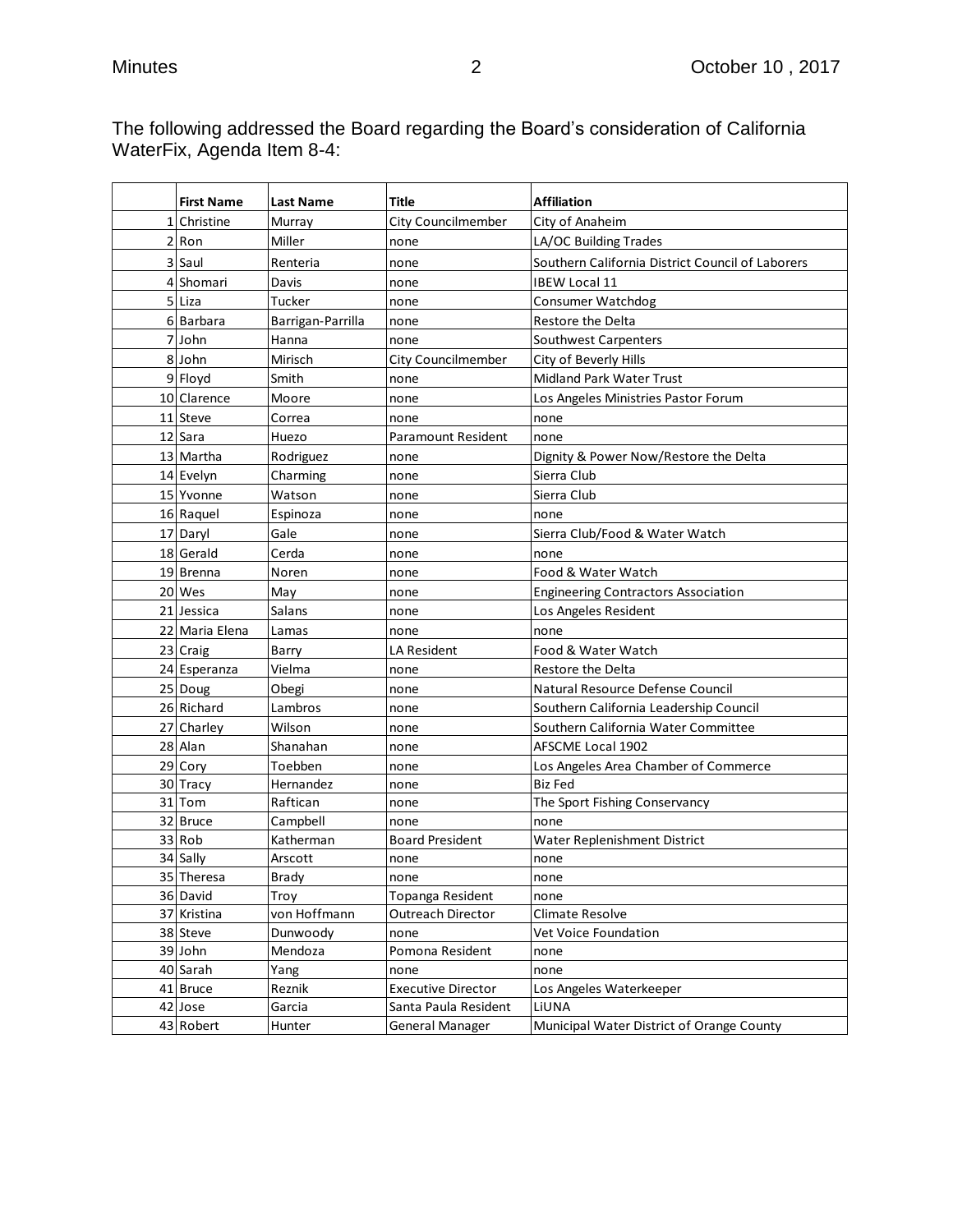**50975** The Minutes of the Meeting of September 12, 2017 and Special Board Meeting of September 27, 2017 had been provided to each Director.

Director Treviño moved, seconded by Director Peterson, that the Board approve the foregoing Minutes.

Chairman Record called for a vote to approve the Minutes of the Meetings of September 12, 2017 and September 27, 2017

| Total<br>Present?<br>Vote<br><b>Abstain</b><br><b>Member Agency</b><br><b>Votes</b><br><b>Director</b><br>Yes<br>Vote<br>No<br>Vote<br>$\overline{O}$<br>4299 Faessel<br>4299<br>$\Omega$<br>$\mathbf 0$<br>Anaheim<br>0<br>$\pmb{\times}$<br>x<br>O<br><b>Beverly Hills</b><br>3190 Wunderlich<br>3190<br>$\mathbf 0$<br>$\mathbf 0$<br>0<br>x<br>x<br>$\overline{O}$<br>2299 Ramos<br>2299<br>$\mathbf 0$<br><b>Burbank</b><br>0<br>0<br>X<br>$\boldsymbol{\mathsf{x}}$<br>$\overline{O}$<br>Calleguas Municipal Water District<br>9845 Blois<br>9845<br>$\Omega$<br>0<br>$\mathbf 0$<br>x<br>x<br>$\overline{O}$<br>Central Basin Municipal Water Distri<br>$\overline{0}$<br>13838 Gedney<br>0<br>$\mathbf 0$<br>$\Omega$<br>$\mathbf 0$<br>$\mathbf 0$<br>0<br>$\Omega$<br>$\mathbf 0$<br>$\mathbf 0$<br>13838<br>Vasquez<br>x<br>$\pmb{\times}$<br>0<br>$\mathbf 0$<br>Subtotal:<br>13838<br>$\overline{O}$<br>$\mathbf 0$<br>423 Zurita<br>423<br>Compton<br>$\mathbf 0$<br>$\mathbf 0$<br>x<br>x<br>O<br>Eastern Municipal Water District<br>7324 Record<br>$\overline{0}$<br>7324<br>$\mathbf 0$<br>$\mathbf 0$<br>x<br>X<br>Foothill Municipal Water District<br>0<br>1757 Atwater<br>1757<br>$\mathbf 0$<br>$\mathbf 0$<br>$\mathbf 0$<br>x<br>X<br>0<br>Fullerton<br>1876 Beard<br>1876<br>$\Omega$<br>$\Omega$<br>$\Omega$<br>x<br>$\boldsymbol{\mathsf{x}}$<br>3003 Sinanyan<br>$\overline{0}$<br>0<br>Glendale<br>0<br>$\Omega$<br>3003<br>X<br>x<br>$\Omega$<br>O<br><b>Inland Empire Utilities Agency</b><br>10353 Camacho<br>10353<br>$\mathbf 0$<br>x<br>$\pmb{\times}$<br>$\mathbf 0$<br>0<br>Las Virgenes<br>2417 Peterson<br>$\mathbf 0$<br>2417<br>$\mathbf 0$<br>$\mathbf 0$<br>x<br>$\pmb{\times}$<br>$\overline{O}$<br>Long Beach<br>4770 Cordero<br>4770<br>$\Omega$<br>$\Omega$<br>$\mathbf 0$<br>x<br>X<br>$\overline{O}$<br>55495 Dake<br>$\mathbf 0$<br>$\mathbf 0$<br>$\mathbf 0$<br>Los Angeles<br>11099<br>x<br>X<br>0<br>$\overline{0}$<br>$\mathbf 0$<br>$\mathbf 0$<br>Gold<br>11099<br>x<br>X<br>0<br>Murray<br>11099<br>$\mathbf 0$<br>0<br>$\mathbf 0$<br>x<br>$\boldsymbol{\mathsf{x}}$<br>$\overline{O}$<br>Paskett<br>11099<br>$\Omega$<br>$\Omega$<br>$\mathbf 0$<br>$\mathsf{x}$<br>X<br>O<br>Quiñonez<br>$\Omega$<br>$\overline{0}$<br>11099<br>$\Omega$<br>x<br>$\boldsymbol{\mathsf{x}}$<br>$\overline{O}$<br>Subtotal:<br>55495<br>$\mathbf 0$<br>0<br>Municipal Water Dist. of Orange Cou<br>46742 Ackerman<br>11686<br>$\mathbf 0$<br>$\mathbf 0$<br>$\overline{0}$<br>x<br>X<br><b>Barbre</b><br>0<br>11686<br>0<br>0<br>$\Omega$<br>x<br>X<br>O<br>Dick<br>$\Omega$<br><sub>0</sub><br>$\Omega$<br>11686<br>x<br>X<br><b>McKenney</b><br>O<br>11686<br>$\Omega$<br>$\Omega$<br>x<br>X<br>0<br>Subtotal:<br>35057<br>11686<br>0<br>2874 Kurtz<br>2874<br>Pasadena<br>$\mathbf 0$<br>$\mathbf 0$<br>$\mathbf 0$<br>x<br>X<br>$\overline{O}$<br>San Diego County Water Authority<br>47643 Hogan<br>11911<br>$\Omega$<br>$\Omega$<br>$\mathbf 0$<br>X<br>$\boldsymbol{\mathsf{x}}$<br>O<br>$\overline{O}$<br>Lewinger<br>11911<br>$\Omega$<br>$\Omega$<br>x<br>X<br>$\mathbf 0$<br>0<br>0<br>$\mathbf 0$<br>Saxod<br>11911<br>x<br>X<br>O<br>11911<br>$\Omega$<br>$\Omega$<br>$\mathbf 0$<br>Steiner<br>x<br>x<br>$\overline{O}$<br>$\overline{0}$<br>47643<br>Subtotal:<br>$\overline{O}$<br>184 Ballin<br>$\mathbf 0$<br>San Fernando<br>0<br>$\mathbf 0$<br>$\Omega$<br>$\mathbf 0$<br>$\mathbf 0$<br>O<br>San Marino<br>621 Morris<br>621<br>$\mathbf 0$<br>$\mathbf 0$<br>$\mathbf 0$<br>x<br>$\pmb{\times}$<br>2503 Martinez<br>$\mathbf 0$<br>0<br>$\mathbf 0$<br>$\mathbf 0$<br>Santa Ana<br>2503<br>x<br>x<br>O<br>$\mathbf 0$<br>Santa Monica<br>3422 Abdo<br>3422<br>$\mathbf 0$<br>$\mathbf 0$<br>x<br>$\boldsymbol{\mathsf{x}}$<br>O<br>Three Valleys Municipal Water Distrio<br>6510 De Jesus<br>$\overline{0}$<br>6510<br>$\Omega$<br>$\Omega$<br>X<br>X<br>0<br>$\mathbf 0$<br>Torrance<br>2755 Lefevre<br>2755<br>$\mathbf 0$<br>$\mathbf 0$<br>x<br>x<br>Upper San Gabriel Valley Mun. Wat.<br>9869 Treviño<br>9869<br>$\mathbf 0$<br>0<br>0<br>$\mathbf 0$<br>x<br>X<br>$\overline{O}$<br>West Basin Municipal Water District<br>18664 Dear<br>9332<br>$\Omega$<br>$\Omega$<br>$\overline{0}$<br>x<br>x<br>0<br>9332<br>$\Omega$<br>$\mathbf 0$<br>$\Omega$<br>Gray<br>x<br>X<br>Subtotal:<br>0<br>18664<br>$\Omega$ | Record of Vote on Item 5A:       |               |   |   |      |   |                |   |                |
|------------------------------------------------------------------------------------------------------------------------------------------------------------------------------------------------------------------------------------------------------------------------------------------------------------------------------------------------------------------------------------------------------------------------------------------------------------------------------------------------------------------------------------------------------------------------------------------------------------------------------------------------------------------------------------------------------------------------------------------------------------------------------------------------------------------------------------------------------------------------------------------------------------------------------------------------------------------------------------------------------------------------------------------------------------------------------------------------------------------------------------------------------------------------------------------------------------------------------------------------------------------------------------------------------------------------------------------------------------------------------------------------------------------------------------------------------------------------------------------------------------------------------------------------------------------------------------------------------------------------------------------------------------------------------------------------------------------------------------------------------------------------------------------------------------------------------------------------------------------------------------------------------------------------------------------------------------------------------------------------------------------------------------------------------------------------------------------------------------------------------------------------------------------------------------------------------------------------------------------------------------------------------------------------------------------------------------------------------------------------------------------------------------------------------------------------------------------------------------------------------------------------------------------------------------------------------------------------------------------------------------------------------------------------------------------------------------------------------------------------------------------------------------------------------------------------------------------------------------------------------------------------------------------------------------------------------------------------------------------------------------------------------------------------------------------------------------------------------------------------------------------------------------------------------------------------------------------------------------------------------------------------------------------------------------------------------------------------------------------------------------------------------------------------------------------------------------------------------------------------------------------------------------------------------------------------------------------------------------------------------------------------------------------------------------------------------------------------------------------------------------------------------------------------------------------------------------------------------------------------------------------------------------------------------------------------------------------------------------------------------------------------------------------------------------------------------------------------------------------------------------------------------------------------------------------------------------------------------------------------------------------------------------------------------------------------------------------------------------------------------------------|----------------------------------|---------------|---|---|------|---|----------------|---|----------------|
|                                                                                                                                                                                                                                                                                                                                                                                                                                                                                                                                                                                                                                                                                                                                                                                                                                                                                                                                                                                                                                                                                                                                                                                                                                                                                                                                                                                                                                                                                                                                                                                                                                                                                                                                                                                                                                                                                                                                                                                                                                                                                                                                                                                                                                                                                                                                                                                                                                                                                                                                                                                                                                                                                                                                                                                                                                                                                                                                                                                                                                                                                                                                                                                                                                                                                                                                                                                                                                                                                                                                                                                                                                                                                                                                                                                                                                                                                                                                                                                                                                                                                                                                                                                                                                                                                                                                                                                          |                                  |               |   |   | Yes  |   | No             |   | <b>Abstain</b> |
|                                                                                                                                                                                                                                                                                                                                                                                                                                                                                                                                                                                                                                                                                                                                                                                                                                                                                                                                                                                                                                                                                                                                                                                                                                                                                                                                                                                                                                                                                                                                                                                                                                                                                                                                                                                                                                                                                                                                                                                                                                                                                                                                                                                                                                                                                                                                                                                                                                                                                                                                                                                                                                                                                                                                                                                                                                                                                                                                                                                                                                                                                                                                                                                                                                                                                                                                                                                                                                                                                                                                                                                                                                                                                                                                                                                                                                                                                                                                                                                                                                                                                                                                                                                                                                                                                                                                                                                          |                                  |               |   |   |      |   |                |   |                |
|                                                                                                                                                                                                                                                                                                                                                                                                                                                                                                                                                                                                                                                                                                                                                                                                                                                                                                                                                                                                                                                                                                                                                                                                                                                                                                                                                                                                                                                                                                                                                                                                                                                                                                                                                                                                                                                                                                                                                                                                                                                                                                                                                                                                                                                                                                                                                                                                                                                                                                                                                                                                                                                                                                                                                                                                                                                                                                                                                                                                                                                                                                                                                                                                                                                                                                                                                                                                                                                                                                                                                                                                                                                                                                                                                                                                                                                                                                                                                                                                                                                                                                                                                                                                                                                                                                                                                                                          |                                  |               |   |   |      |   |                |   |                |
|                                                                                                                                                                                                                                                                                                                                                                                                                                                                                                                                                                                                                                                                                                                                                                                                                                                                                                                                                                                                                                                                                                                                                                                                                                                                                                                                                                                                                                                                                                                                                                                                                                                                                                                                                                                                                                                                                                                                                                                                                                                                                                                                                                                                                                                                                                                                                                                                                                                                                                                                                                                                                                                                                                                                                                                                                                                                                                                                                                                                                                                                                                                                                                                                                                                                                                                                                                                                                                                                                                                                                                                                                                                                                                                                                                                                                                                                                                                                                                                                                                                                                                                                                                                                                                                                                                                                                                                          |                                  |               |   |   |      |   |                |   |                |
|                                                                                                                                                                                                                                                                                                                                                                                                                                                                                                                                                                                                                                                                                                                                                                                                                                                                                                                                                                                                                                                                                                                                                                                                                                                                                                                                                                                                                                                                                                                                                                                                                                                                                                                                                                                                                                                                                                                                                                                                                                                                                                                                                                                                                                                                                                                                                                                                                                                                                                                                                                                                                                                                                                                                                                                                                                                                                                                                                                                                                                                                                                                                                                                                                                                                                                                                                                                                                                                                                                                                                                                                                                                                                                                                                                                                                                                                                                                                                                                                                                                                                                                                                                                                                                                                                                                                                                                          |                                  |               |   |   |      |   |                |   |                |
|                                                                                                                                                                                                                                                                                                                                                                                                                                                                                                                                                                                                                                                                                                                                                                                                                                                                                                                                                                                                                                                                                                                                                                                                                                                                                                                                                                                                                                                                                                                                                                                                                                                                                                                                                                                                                                                                                                                                                                                                                                                                                                                                                                                                                                                                                                                                                                                                                                                                                                                                                                                                                                                                                                                                                                                                                                                                                                                                                                                                                                                                                                                                                                                                                                                                                                                                                                                                                                                                                                                                                                                                                                                                                                                                                                                                                                                                                                                                                                                                                                                                                                                                                                                                                                                                                                                                                                                          |                                  |               |   |   |      |   |                |   |                |
|                                                                                                                                                                                                                                                                                                                                                                                                                                                                                                                                                                                                                                                                                                                                                                                                                                                                                                                                                                                                                                                                                                                                                                                                                                                                                                                                                                                                                                                                                                                                                                                                                                                                                                                                                                                                                                                                                                                                                                                                                                                                                                                                                                                                                                                                                                                                                                                                                                                                                                                                                                                                                                                                                                                                                                                                                                                                                                                                                                                                                                                                                                                                                                                                                                                                                                                                                                                                                                                                                                                                                                                                                                                                                                                                                                                                                                                                                                                                                                                                                                                                                                                                                                                                                                                                                                                                                                                          |                                  |               |   |   |      |   |                |   |                |
|                                                                                                                                                                                                                                                                                                                                                                                                                                                                                                                                                                                                                                                                                                                                                                                                                                                                                                                                                                                                                                                                                                                                                                                                                                                                                                                                                                                                                                                                                                                                                                                                                                                                                                                                                                                                                                                                                                                                                                                                                                                                                                                                                                                                                                                                                                                                                                                                                                                                                                                                                                                                                                                                                                                                                                                                                                                                                                                                                                                                                                                                                                                                                                                                                                                                                                                                                                                                                                                                                                                                                                                                                                                                                                                                                                                                                                                                                                                                                                                                                                                                                                                                                                                                                                                                                                                                                                                          |                                  |               |   |   |      |   |                |   |                |
|                                                                                                                                                                                                                                                                                                                                                                                                                                                                                                                                                                                                                                                                                                                                                                                                                                                                                                                                                                                                                                                                                                                                                                                                                                                                                                                                                                                                                                                                                                                                                                                                                                                                                                                                                                                                                                                                                                                                                                                                                                                                                                                                                                                                                                                                                                                                                                                                                                                                                                                                                                                                                                                                                                                                                                                                                                                                                                                                                                                                                                                                                                                                                                                                                                                                                                                                                                                                                                                                                                                                                                                                                                                                                                                                                                                                                                                                                                                                                                                                                                                                                                                                                                                                                                                                                                                                                                                          |                                  |               |   |   |      |   |                |   |                |
|                                                                                                                                                                                                                                                                                                                                                                                                                                                                                                                                                                                                                                                                                                                                                                                                                                                                                                                                                                                                                                                                                                                                                                                                                                                                                                                                                                                                                                                                                                                                                                                                                                                                                                                                                                                                                                                                                                                                                                                                                                                                                                                                                                                                                                                                                                                                                                                                                                                                                                                                                                                                                                                                                                                                                                                                                                                                                                                                                                                                                                                                                                                                                                                                                                                                                                                                                                                                                                                                                                                                                                                                                                                                                                                                                                                                                                                                                                                                                                                                                                                                                                                                                                                                                                                                                                                                                                                          |                                  |               |   |   |      |   |                |   |                |
|                                                                                                                                                                                                                                                                                                                                                                                                                                                                                                                                                                                                                                                                                                                                                                                                                                                                                                                                                                                                                                                                                                                                                                                                                                                                                                                                                                                                                                                                                                                                                                                                                                                                                                                                                                                                                                                                                                                                                                                                                                                                                                                                                                                                                                                                                                                                                                                                                                                                                                                                                                                                                                                                                                                                                                                                                                                                                                                                                                                                                                                                                                                                                                                                                                                                                                                                                                                                                                                                                                                                                                                                                                                                                                                                                                                                                                                                                                                                                                                                                                                                                                                                                                                                                                                                                                                                                                                          |                                  |               |   |   |      |   |                |   |                |
|                                                                                                                                                                                                                                                                                                                                                                                                                                                                                                                                                                                                                                                                                                                                                                                                                                                                                                                                                                                                                                                                                                                                                                                                                                                                                                                                                                                                                                                                                                                                                                                                                                                                                                                                                                                                                                                                                                                                                                                                                                                                                                                                                                                                                                                                                                                                                                                                                                                                                                                                                                                                                                                                                                                                                                                                                                                                                                                                                                                                                                                                                                                                                                                                                                                                                                                                                                                                                                                                                                                                                                                                                                                                                                                                                                                                                                                                                                                                                                                                                                                                                                                                                                                                                                                                                                                                                                                          |                                  |               |   |   |      |   |                |   |                |
|                                                                                                                                                                                                                                                                                                                                                                                                                                                                                                                                                                                                                                                                                                                                                                                                                                                                                                                                                                                                                                                                                                                                                                                                                                                                                                                                                                                                                                                                                                                                                                                                                                                                                                                                                                                                                                                                                                                                                                                                                                                                                                                                                                                                                                                                                                                                                                                                                                                                                                                                                                                                                                                                                                                                                                                                                                                                                                                                                                                                                                                                                                                                                                                                                                                                                                                                                                                                                                                                                                                                                                                                                                                                                                                                                                                                                                                                                                                                                                                                                                                                                                                                                                                                                                                                                                                                                                                          |                                  |               |   |   |      |   |                |   |                |
|                                                                                                                                                                                                                                                                                                                                                                                                                                                                                                                                                                                                                                                                                                                                                                                                                                                                                                                                                                                                                                                                                                                                                                                                                                                                                                                                                                                                                                                                                                                                                                                                                                                                                                                                                                                                                                                                                                                                                                                                                                                                                                                                                                                                                                                                                                                                                                                                                                                                                                                                                                                                                                                                                                                                                                                                                                                                                                                                                                                                                                                                                                                                                                                                                                                                                                                                                                                                                                                                                                                                                                                                                                                                                                                                                                                                                                                                                                                                                                                                                                                                                                                                                                                                                                                                                                                                                                                          |                                  |               |   |   |      |   |                |   |                |
|                                                                                                                                                                                                                                                                                                                                                                                                                                                                                                                                                                                                                                                                                                                                                                                                                                                                                                                                                                                                                                                                                                                                                                                                                                                                                                                                                                                                                                                                                                                                                                                                                                                                                                                                                                                                                                                                                                                                                                                                                                                                                                                                                                                                                                                                                                                                                                                                                                                                                                                                                                                                                                                                                                                                                                                                                                                                                                                                                                                                                                                                                                                                                                                                                                                                                                                                                                                                                                                                                                                                                                                                                                                                                                                                                                                                                                                                                                                                                                                                                                                                                                                                                                                                                                                                                                                                                                                          |                                  |               |   |   |      |   |                |   |                |
|                                                                                                                                                                                                                                                                                                                                                                                                                                                                                                                                                                                                                                                                                                                                                                                                                                                                                                                                                                                                                                                                                                                                                                                                                                                                                                                                                                                                                                                                                                                                                                                                                                                                                                                                                                                                                                                                                                                                                                                                                                                                                                                                                                                                                                                                                                                                                                                                                                                                                                                                                                                                                                                                                                                                                                                                                                                                                                                                                                                                                                                                                                                                                                                                                                                                                                                                                                                                                                                                                                                                                                                                                                                                                                                                                                                                                                                                                                                                                                                                                                                                                                                                                                                                                                                                                                                                                                                          |                                  |               |   |   |      |   |                |   |                |
|                                                                                                                                                                                                                                                                                                                                                                                                                                                                                                                                                                                                                                                                                                                                                                                                                                                                                                                                                                                                                                                                                                                                                                                                                                                                                                                                                                                                                                                                                                                                                                                                                                                                                                                                                                                                                                                                                                                                                                                                                                                                                                                                                                                                                                                                                                                                                                                                                                                                                                                                                                                                                                                                                                                                                                                                                                                                                                                                                                                                                                                                                                                                                                                                                                                                                                                                                                                                                                                                                                                                                                                                                                                                                                                                                                                                                                                                                                                                                                                                                                                                                                                                                                                                                                                                                                                                                                                          |                                  |               |   |   |      |   |                |   |                |
|                                                                                                                                                                                                                                                                                                                                                                                                                                                                                                                                                                                                                                                                                                                                                                                                                                                                                                                                                                                                                                                                                                                                                                                                                                                                                                                                                                                                                                                                                                                                                                                                                                                                                                                                                                                                                                                                                                                                                                                                                                                                                                                                                                                                                                                                                                                                                                                                                                                                                                                                                                                                                                                                                                                                                                                                                                                                                                                                                                                                                                                                                                                                                                                                                                                                                                                                                                                                                                                                                                                                                                                                                                                                                                                                                                                                                                                                                                                                                                                                                                                                                                                                                                                                                                                                                                                                                                                          |                                  |               |   |   |      |   |                |   |                |
|                                                                                                                                                                                                                                                                                                                                                                                                                                                                                                                                                                                                                                                                                                                                                                                                                                                                                                                                                                                                                                                                                                                                                                                                                                                                                                                                                                                                                                                                                                                                                                                                                                                                                                                                                                                                                                                                                                                                                                                                                                                                                                                                                                                                                                                                                                                                                                                                                                                                                                                                                                                                                                                                                                                                                                                                                                                                                                                                                                                                                                                                                                                                                                                                                                                                                                                                                                                                                                                                                                                                                                                                                                                                                                                                                                                                                                                                                                                                                                                                                                                                                                                                                                                                                                                                                                                                                                                          |                                  |               |   |   |      |   |                |   |                |
|                                                                                                                                                                                                                                                                                                                                                                                                                                                                                                                                                                                                                                                                                                                                                                                                                                                                                                                                                                                                                                                                                                                                                                                                                                                                                                                                                                                                                                                                                                                                                                                                                                                                                                                                                                                                                                                                                                                                                                                                                                                                                                                                                                                                                                                                                                                                                                                                                                                                                                                                                                                                                                                                                                                                                                                                                                                                                                                                                                                                                                                                                                                                                                                                                                                                                                                                                                                                                                                                                                                                                                                                                                                                                                                                                                                                                                                                                                                                                                                                                                                                                                                                                                                                                                                                                                                                                                                          |                                  |               |   |   |      |   |                |   |                |
|                                                                                                                                                                                                                                                                                                                                                                                                                                                                                                                                                                                                                                                                                                                                                                                                                                                                                                                                                                                                                                                                                                                                                                                                                                                                                                                                                                                                                                                                                                                                                                                                                                                                                                                                                                                                                                                                                                                                                                                                                                                                                                                                                                                                                                                                                                                                                                                                                                                                                                                                                                                                                                                                                                                                                                                                                                                                                                                                                                                                                                                                                                                                                                                                                                                                                                                                                                                                                                                                                                                                                                                                                                                                                                                                                                                                                                                                                                                                                                                                                                                                                                                                                                                                                                                                                                                                                                                          |                                  |               |   |   |      |   |                |   |                |
|                                                                                                                                                                                                                                                                                                                                                                                                                                                                                                                                                                                                                                                                                                                                                                                                                                                                                                                                                                                                                                                                                                                                                                                                                                                                                                                                                                                                                                                                                                                                                                                                                                                                                                                                                                                                                                                                                                                                                                                                                                                                                                                                                                                                                                                                                                                                                                                                                                                                                                                                                                                                                                                                                                                                                                                                                                                                                                                                                                                                                                                                                                                                                                                                                                                                                                                                                                                                                                                                                                                                                                                                                                                                                                                                                                                                                                                                                                                                                                                                                                                                                                                                                                                                                                                                                                                                                                                          |                                  |               |   |   |      |   |                |   |                |
|                                                                                                                                                                                                                                                                                                                                                                                                                                                                                                                                                                                                                                                                                                                                                                                                                                                                                                                                                                                                                                                                                                                                                                                                                                                                                                                                                                                                                                                                                                                                                                                                                                                                                                                                                                                                                                                                                                                                                                                                                                                                                                                                                                                                                                                                                                                                                                                                                                                                                                                                                                                                                                                                                                                                                                                                                                                                                                                                                                                                                                                                                                                                                                                                                                                                                                                                                                                                                                                                                                                                                                                                                                                                                                                                                                                                                                                                                                                                                                                                                                                                                                                                                                                                                                                                                                                                                                                          |                                  |               |   |   |      |   |                |   |                |
|                                                                                                                                                                                                                                                                                                                                                                                                                                                                                                                                                                                                                                                                                                                                                                                                                                                                                                                                                                                                                                                                                                                                                                                                                                                                                                                                                                                                                                                                                                                                                                                                                                                                                                                                                                                                                                                                                                                                                                                                                                                                                                                                                                                                                                                                                                                                                                                                                                                                                                                                                                                                                                                                                                                                                                                                                                                                                                                                                                                                                                                                                                                                                                                                                                                                                                                                                                                                                                                                                                                                                                                                                                                                                                                                                                                                                                                                                                                                                                                                                                                                                                                                                                                                                                                                                                                                                                                          |                                  |               |   |   |      |   |                |   |                |
|                                                                                                                                                                                                                                                                                                                                                                                                                                                                                                                                                                                                                                                                                                                                                                                                                                                                                                                                                                                                                                                                                                                                                                                                                                                                                                                                                                                                                                                                                                                                                                                                                                                                                                                                                                                                                                                                                                                                                                                                                                                                                                                                                                                                                                                                                                                                                                                                                                                                                                                                                                                                                                                                                                                                                                                                                                                                                                                                                                                                                                                                                                                                                                                                                                                                                                                                                                                                                                                                                                                                                                                                                                                                                                                                                                                                                                                                                                                                                                                                                                                                                                                                                                                                                                                                                                                                                                                          |                                  |               |   |   |      |   |                |   |                |
|                                                                                                                                                                                                                                                                                                                                                                                                                                                                                                                                                                                                                                                                                                                                                                                                                                                                                                                                                                                                                                                                                                                                                                                                                                                                                                                                                                                                                                                                                                                                                                                                                                                                                                                                                                                                                                                                                                                                                                                                                                                                                                                                                                                                                                                                                                                                                                                                                                                                                                                                                                                                                                                                                                                                                                                                                                                                                                                                                                                                                                                                                                                                                                                                                                                                                                                                                                                                                                                                                                                                                                                                                                                                                                                                                                                                                                                                                                                                                                                                                                                                                                                                                                                                                                                                                                                                                                                          |                                  |               |   |   |      |   |                |   |                |
|                                                                                                                                                                                                                                                                                                                                                                                                                                                                                                                                                                                                                                                                                                                                                                                                                                                                                                                                                                                                                                                                                                                                                                                                                                                                                                                                                                                                                                                                                                                                                                                                                                                                                                                                                                                                                                                                                                                                                                                                                                                                                                                                                                                                                                                                                                                                                                                                                                                                                                                                                                                                                                                                                                                                                                                                                                                                                                                                                                                                                                                                                                                                                                                                                                                                                                                                                                                                                                                                                                                                                                                                                                                                                                                                                                                                                                                                                                                                                                                                                                                                                                                                                                                                                                                                                                                                                                                          |                                  |               |   |   |      |   |                |   |                |
|                                                                                                                                                                                                                                                                                                                                                                                                                                                                                                                                                                                                                                                                                                                                                                                                                                                                                                                                                                                                                                                                                                                                                                                                                                                                                                                                                                                                                                                                                                                                                                                                                                                                                                                                                                                                                                                                                                                                                                                                                                                                                                                                                                                                                                                                                                                                                                                                                                                                                                                                                                                                                                                                                                                                                                                                                                                                                                                                                                                                                                                                                                                                                                                                                                                                                                                                                                                                                                                                                                                                                                                                                                                                                                                                                                                                                                                                                                                                                                                                                                                                                                                                                                                                                                                                                                                                                                                          |                                  |               |   |   |      |   |                |   |                |
|                                                                                                                                                                                                                                                                                                                                                                                                                                                                                                                                                                                                                                                                                                                                                                                                                                                                                                                                                                                                                                                                                                                                                                                                                                                                                                                                                                                                                                                                                                                                                                                                                                                                                                                                                                                                                                                                                                                                                                                                                                                                                                                                                                                                                                                                                                                                                                                                                                                                                                                                                                                                                                                                                                                                                                                                                                                                                                                                                                                                                                                                                                                                                                                                                                                                                                                                                                                                                                                                                                                                                                                                                                                                                                                                                                                                                                                                                                                                                                                                                                                                                                                                                                                                                                                                                                                                                                                          |                                  |               |   |   |      |   |                |   |                |
|                                                                                                                                                                                                                                                                                                                                                                                                                                                                                                                                                                                                                                                                                                                                                                                                                                                                                                                                                                                                                                                                                                                                                                                                                                                                                                                                                                                                                                                                                                                                                                                                                                                                                                                                                                                                                                                                                                                                                                                                                                                                                                                                                                                                                                                                                                                                                                                                                                                                                                                                                                                                                                                                                                                                                                                                                                                                                                                                                                                                                                                                                                                                                                                                                                                                                                                                                                                                                                                                                                                                                                                                                                                                                                                                                                                                                                                                                                                                                                                                                                                                                                                                                                                                                                                                                                                                                                                          |                                  |               |   |   |      |   |                |   |                |
|                                                                                                                                                                                                                                                                                                                                                                                                                                                                                                                                                                                                                                                                                                                                                                                                                                                                                                                                                                                                                                                                                                                                                                                                                                                                                                                                                                                                                                                                                                                                                                                                                                                                                                                                                                                                                                                                                                                                                                                                                                                                                                                                                                                                                                                                                                                                                                                                                                                                                                                                                                                                                                                                                                                                                                                                                                                                                                                                                                                                                                                                                                                                                                                                                                                                                                                                                                                                                                                                                                                                                                                                                                                                                                                                                                                                                                                                                                                                                                                                                                                                                                                                                                                                                                                                                                                                                                                          |                                  |               |   |   |      |   |                |   |                |
|                                                                                                                                                                                                                                                                                                                                                                                                                                                                                                                                                                                                                                                                                                                                                                                                                                                                                                                                                                                                                                                                                                                                                                                                                                                                                                                                                                                                                                                                                                                                                                                                                                                                                                                                                                                                                                                                                                                                                                                                                                                                                                                                                                                                                                                                                                                                                                                                                                                                                                                                                                                                                                                                                                                                                                                                                                                                                                                                                                                                                                                                                                                                                                                                                                                                                                                                                                                                                                                                                                                                                                                                                                                                                                                                                                                                                                                                                                                                                                                                                                                                                                                                                                                                                                                                                                                                                                                          |                                  |               |   |   |      |   |                |   |                |
|                                                                                                                                                                                                                                                                                                                                                                                                                                                                                                                                                                                                                                                                                                                                                                                                                                                                                                                                                                                                                                                                                                                                                                                                                                                                                                                                                                                                                                                                                                                                                                                                                                                                                                                                                                                                                                                                                                                                                                                                                                                                                                                                                                                                                                                                                                                                                                                                                                                                                                                                                                                                                                                                                                                                                                                                                                                                                                                                                                                                                                                                                                                                                                                                                                                                                                                                                                                                                                                                                                                                                                                                                                                                                                                                                                                                                                                                                                                                                                                                                                                                                                                                                                                                                                                                                                                                                                                          |                                  |               |   |   |      |   |                |   |                |
|                                                                                                                                                                                                                                                                                                                                                                                                                                                                                                                                                                                                                                                                                                                                                                                                                                                                                                                                                                                                                                                                                                                                                                                                                                                                                                                                                                                                                                                                                                                                                                                                                                                                                                                                                                                                                                                                                                                                                                                                                                                                                                                                                                                                                                                                                                                                                                                                                                                                                                                                                                                                                                                                                                                                                                                                                                                                                                                                                                                                                                                                                                                                                                                                                                                                                                                                                                                                                                                                                                                                                                                                                                                                                                                                                                                                                                                                                                                                                                                                                                                                                                                                                                                                                                                                                                                                                                                          |                                  |               |   |   |      |   |                |   |                |
|                                                                                                                                                                                                                                                                                                                                                                                                                                                                                                                                                                                                                                                                                                                                                                                                                                                                                                                                                                                                                                                                                                                                                                                                                                                                                                                                                                                                                                                                                                                                                                                                                                                                                                                                                                                                                                                                                                                                                                                                                                                                                                                                                                                                                                                                                                                                                                                                                                                                                                                                                                                                                                                                                                                                                                                                                                                                                                                                                                                                                                                                                                                                                                                                                                                                                                                                                                                                                                                                                                                                                                                                                                                                                                                                                                                                                                                                                                                                                                                                                                                                                                                                                                                                                                                                                                                                                                                          |                                  |               |   |   |      |   |                |   |                |
|                                                                                                                                                                                                                                                                                                                                                                                                                                                                                                                                                                                                                                                                                                                                                                                                                                                                                                                                                                                                                                                                                                                                                                                                                                                                                                                                                                                                                                                                                                                                                                                                                                                                                                                                                                                                                                                                                                                                                                                                                                                                                                                                                                                                                                                                                                                                                                                                                                                                                                                                                                                                                                                                                                                                                                                                                                                                                                                                                                                                                                                                                                                                                                                                                                                                                                                                                                                                                                                                                                                                                                                                                                                                                                                                                                                                                                                                                                                                                                                                                                                                                                                                                                                                                                                                                                                                                                                          |                                  |               |   |   |      |   |                |   |                |
|                                                                                                                                                                                                                                                                                                                                                                                                                                                                                                                                                                                                                                                                                                                                                                                                                                                                                                                                                                                                                                                                                                                                                                                                                                                                                                                                                                                                                                                                                                                                                                                                                                                                                                                                                                                                                                                                                                                                                                                                                                                                                                                                                                                                                                                                                                                                                                                                                                                                                                                                                                                                                                                                                                                                                                                                                                                                                                                                                                                                                                                                                                                                                                                                                                                                                                                                                                                                                                                                                                                                                                                                                                                                                                                                                                                                                                                                                                                                                                                                                                                                                                                                                                                                                                                                                                                                                                                          |                                  |               |   |   |      |   |                |   |                |
|                                                                                                                                                                                                                                                                                                                                                                                                                                                                                                                                                                                                                                                                                                                                                                                                                                                                                                                                                                                                                                                                                                                                                                                                                                                                                                                                                                                                                                                                                                                                                                                                                                                                                                                                                                                                                                                                                                                                                                                                                                                                                                                                                                                                                                                                                                                                                                                                                                                                                                                                                                                                                                                                                                                                                                                                                                                                                                                                                                                                                                                                                                                                                                                                                                                                                                                                                                                                                                                                                                                                                                                                                                                                                                                                                                                                                                                                                                                                                                                                                                                                                                                                                                                                                                                                                                                                                                                          |                                  |               |   |   |      |   |                |   |                |
|                                                                                                                                                                                                                                                                                                                                                                                                                                                                                                                                                                                                                                                                                                                                                                                                                                                                                                                                                                                                                                                                                                                                                                                                                                                                                                                                                                                                                                                                                                                                                                                                                                                                                                                                                                                                                                                                                                                                                                                                                                                                                                                                                                                                                                                                                                                                                                                                                                                                                                                                                                                                                                                                                                                                                                                                                                                                                                                                                                                                                                                                                                                                                                                                                                                                                                                                                                                                                                                                                                                                                                                                                                                                                                                                                                                                                                                                                                                                                                                                                                                                                                                                                                                                                                                                                                                                                                                          |                                  |               |   |   |      |   |                |   |                |
|                                                                                                                                                                                                                                                                                                                                                                                                                                                                                                                                                                                                                                                                                                                                                                                                                                                                                                                                                                                                                                                                                                                                                                                                                                                                                                                                                                                                                                                                                                                                                                                                                                                                                                                                                                                                                                                                                                                                                                                                                                                                                                                                                                                                                                                                                                                                                                                                                                                                                                                                                                                                                                                                                                                                                                                                                                                                                                                                                                                                                                                                                                                                                                                                                                                                                                                                                                                                                                                                                                                                                                                                                                                                                                                                                                                                                                                                                                                                                                                                                                                                                                                                                                                                                                                                                                                                                                                          |                                  |               |   |   |      |   |                |   |                |
|                                                                                                                                                                                                                                                                                                                                                                                                                                                                                                                                                                                                                                                                                                                                                                                                                                                                                                                                                                                                                                                                                                                                                                                                                                                                                                                                                                                                                                                                                                                                                                                                                                                                                                                                                                                                                                                                                                                                                                                                                                                                                                                                                                                                                                                                                                                                                                                                                                                                                                                                                                                                                                                                                                                                                                                                                                                                                                                                                                                                                                                                                                                                                                                                                                                                                                                                                                                                                                                                                                                                                                                                                                                                                                                                                                                                                                                                                                                                                                                                                                                                                                                                                                                                                                                                                                                                                                                          |                                  |               |   |   |      |   |                |   |                |
|                                                                                                                                                                                                                                                                                                                                                                                                                                                                                                                                                                                                                                                                                                                                                                                                                                                                                                                                                                                                                                                                                                                                                                                                                                                                                                                                                                                                                                                                                                                                                                                                                                                                                                                                                                                                                                                                                                                                                                                                                                                                                                                                                                                                                                                                                                                                                                                                                                                                                                                                                                                                                                                                                                                                                                                                                                                                                                                                                                                                                                                                                                                                                                                                                                                                                                                                                                                                                                                                                                                                                                                                                                                                                                                                                                                                                                                                                                                                                                                                                                                                                                                                                                                                                                                                                                                                                                                          |                                  |               |   |   |      |   |                |   |                |
|                                                                                                                                                                                                                                                                                                                                                                                                                                                                                                                                                                                                                                                                                                                                                                                                                                                                                                                                                                                                                                                                                                                                                                                                                                                                                                                                                                                                                                                                                                                                                                                                                                                                                                                                                                                                                                                                                                                                                                                                                                                                                                                                                                                                                                                                                                                                                                                                                                                                                                                                                                                                                                                                                                                                                                                                                                                                                                                                                                                                                                                                                                                                                                                                                                                                                                                                                                                                                                                                                                                                                                                                                                                                                                                                                                                                                                                                                                                                                                                                                                                                                                                                                                                                                                                                                                                                                                                          |                                  |               |   |   |      |   |                |   |                |
|                                                                                                                                                                                                                                                                                                                                                                                                                                                                                                                                                                                                                                                                                                                                                                                                                                                                                                                                                                                                                                                                                                                                                                                                                                                                                                                                                                                                                                                                                                                                                                                                                                                                                                                                                                                                                                                                                                                                                                                                                                                                                                                                                                                                                                                                                                                                                                                                                                                                                                                                                                                                                                                                                                                                                                                                                                                                                                                                                                                                                                                                                                                                                                                                                                                                                                                                                                                                                                                                                                                                                                                                                                                                                                                                                                                                                                                                                                                                                                                                                                                                                                                                                                                                                                                                                                                                                                                          | Western Municipal Water District | 9821 Galleano | x | x | 9821 | 0 | $\overline{O}$ | 0 | $\Omega$       |
| Total<br>272497<br>257625<br>0<br>14689                                                                                                                                                                                                                                                                                                                                                                                                                                                                                                                                                                                                                                                                                                                                                                                                                                                                                                                                                                                                                                                                                                                                                                                                                                                                                                                                                                                                                                                                                                                                                                                                                                                                                                                                                                                                                                                                                                                                                                                                                                                                                                                                                                                                                                                                                                                                                                                                                                                                                                                                                                                                                                                                                                                                                                                                                                                                                                                                                                                                                                                                                                                                                                                                                                                                                                                                                                                                                                                                                                                                                                                                                                                                                                                                                                                                                                                                                                                                                                                                                                                                                                                                                                                                                                                                                                                                                  |                                  |               |   |   |      |   |                |   |                |
| 184                                                                                                                                                                                                                                                                                                                                                                                                                                                                                                                                                                                                                                                                                                                                                                                                                                                                                                                                                                                                                                                                                                                                                                                                                                                                                                                                                                                                                                                                                                                                                                                                                                                                                                                                                                                                                                                                                                                                                                                                                                                                                                                                                                                                                                                                                                                                                                                                                                                                                                                                                                                                                                                                                                                                                                                                                                                                                                                                                                                                                                                                                                                                                                                                                                                                                                                                                                                                                                                                                                                                                                                                                                                                                                                                                                                                                                                                                                                                                                                                                                                                                                                                                                                                                                                                                                                                                                                      | Absent                           |               |   |   |      |   |                |   |                |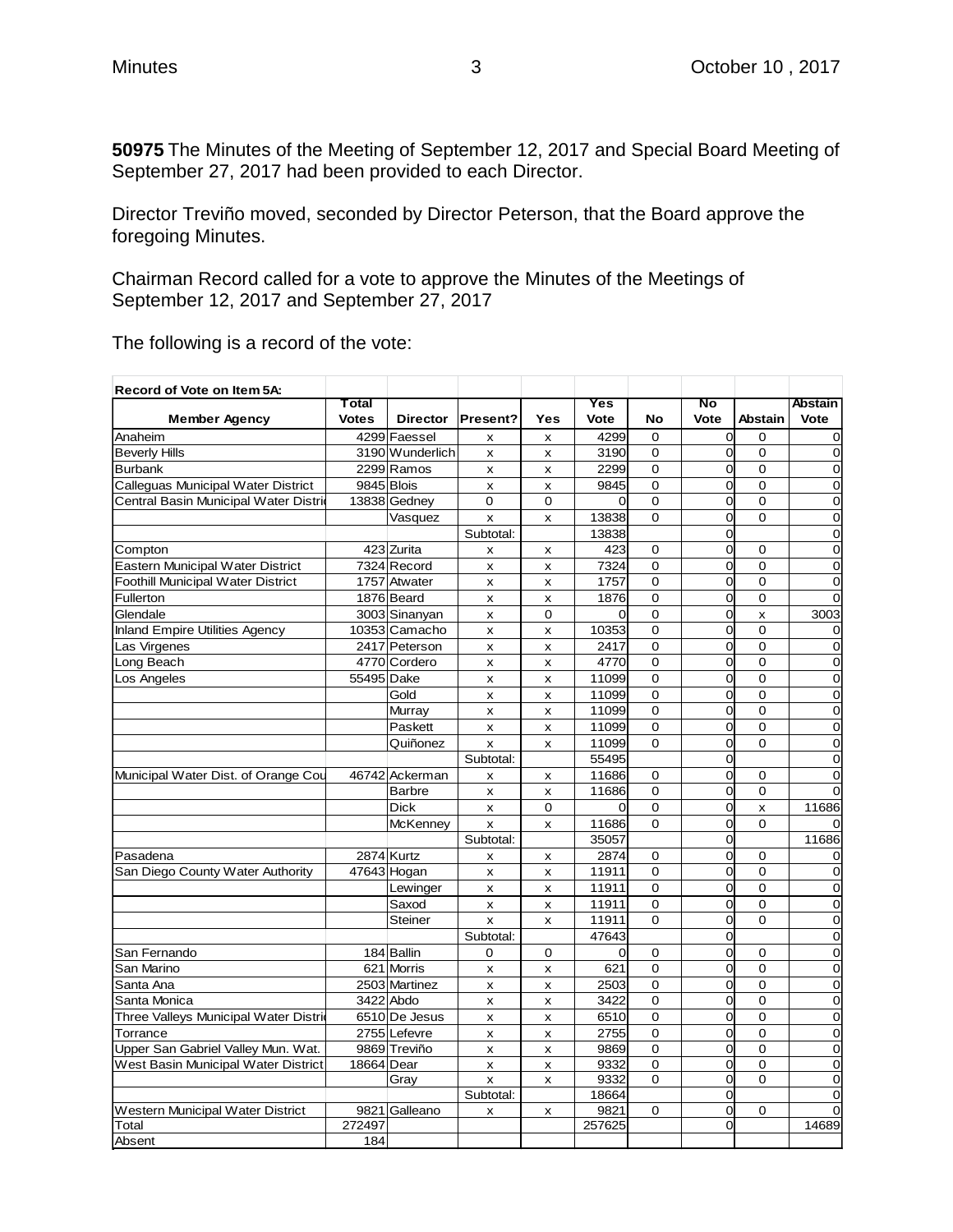The motion to approve the Minutes of September 12, 2017 and September 27, 2017 passed by a vote of 257,625 ayes; 14,689 abstain; and 184 absent.

**50976** A written report of events attended by Directors at Metropolitan's expense during the month of September was distributed.

No amendments were made.

**50977** Chairman Record announced the induction of new Director Barry D. Pressman, from the City of Beverly Hills. Credentials were reported to be in order by General Counsel Marcia Scully and Oath of Office was administered. Former Director Wunderlich gave remarks and an introduction for Director Pressman.

**50978** Chairman Record called for a vote that a Commendatory Resolution for Director Robert Wunderlich, representing the City of Beverly Hills, be approved.

Director Barbre moved, seconded by Director Galleano that the Board approve a Commendatory Resolution for Director Robert Wunderlich.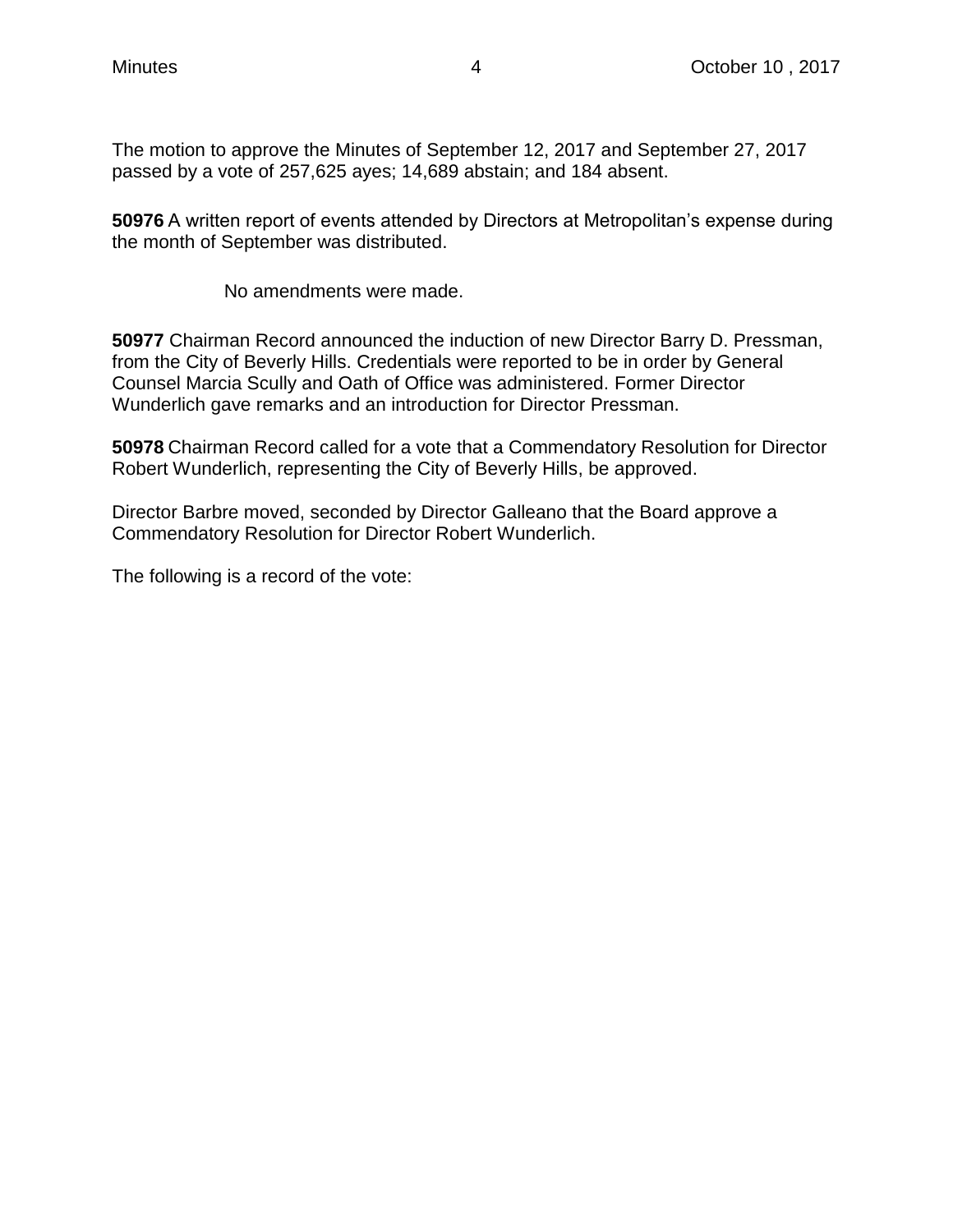| Record of Vote on Item 5D:            |              |                               |                |                           |          |                      |                                  |                         |                                  |
|---------------------------------------|--------------|-------------------------------|----------------|---------------------------|----------|----------------------|----------------------------------|-------------------------|----------------------------------|
|                                       | Total        |                               |                |                           | Yes      |                      | No                               |                         | <b>Abstain</b>                   |
| <b>Member Agency</b>                  | <b>Votes</b> | <b>Director</b>               | Present?       | Yes                       | Vote     | No                   | Vote                             | <b>Abstain</b>          | Vote                             |
| Anaheim                               |              | 4299 Faessel                  | X              | x                         | 4299     | $\Omega$             | $\overline{0}$<br>$\overline{0}$ | $\Omega$<br>$\Omega$    | $\overline{0}$<br>$\overline{0}$ |
| <b>Beverly Hills</b>                  |              | 3190 Wunderlich<br>2299 Ramos | X              | x                         | 3190     | 0                    | $\overline{0}$                   |                         | $\overline{0}$                   |
| <b>Burbank</b>                        | 9845 Blois   |                               | X              | $\boldsymbol{\mathsf{x}}$ | 2299     | 0<br>0               | $\overline{0}$                   | $\mathbf 0$<br>$\Omega$ | $\overline{0}$                   |
| Calleguas Municipal Water District    |              |                               | X              | $\boldsymbol{\mathsf{x}}$ | 9845     |                      |                                  | $\Omega$                | $\overline{0}$                   |
| Central Basin Municipal Water Distrio |              | 13838 Gedney                  | $\Omega$       | $\Omega$                  | $\Omega$ | $\Omega$<br>$\Omega$ | $\overline{0}$<br>$\overline{O}$ | $\Omega$                |                                  |
|                                       |              | Vasquez                       | X              | $\pmb{\times}$            | 13838    |                      |                                  |                         | $\mathbf 0$                      |
|                                       |              |                               | Subtotal:      |                           | 13838    |                      | 0                                |                         | $\overline{0}$                   |
| Compton                               |              | 423 Zurita                    | x              | x                         | 423      | 0                    | $\mathbf 0$<br>$\overline{0}$    | $\Omega$                | $\mathbf 0$                      |
| Eastern Municipal Water District      |              | 7324 Record                   | x              | x                         | 7324     | $\Omega$             |                                  | $\Omega$                | $\mathbf 0$                      |
| Foothill Municipal Water District     |              | 1757 Atwater                  | x              | x                         | 1757     | 0                    | 0                                | $\mathbf 0$             | $\mathbf 0$                      |
| Fullerton                             |              | 1876 Beard                    | x              | x                         | 1876     | 0                    | 0                                | $\mathbf 0$             | $\mathbf 0$                      |
| Glendale                              |              | 3003 Sinanyan                 | X              | x                         | 3003     | 0                    | 0                                | $\mathbf 0$             | $\mathbf 0$                      |
| <b>Inland Empire Utilities Agency</b> |              | 10353 Camacho                 | x              | X                         | 10353    | 0                    | $\overline{0}$                   | $\mathbf 0$             | $\mathbf 0$                      |
| Las Virgenes                          |              | 2417 Peterson                 | x              | x                         | 2417     | 0                    | <sub>0</sub>                     | $\mathbf 0$             | $\mathbf 0$                      |
| Long Beach                            |              | 4770 Cordero                  | $\pmb{\times}$ | X                         | 4770     | $\Omega$             | $\overline{0}$                   | $\mathbf 0$             | $\mathbf 0$                      |
| Los Angeles                           | 55495 Dake   |                               | X              | x                         | 11099    | 0                    | 0                                | $\mathbf 0$             | $\mathbf 0$                      |
|                                       |              | Gold                          | x              | X                         | 11099    | $\Omega$             | $\overline{0}$                   | $\Omega$                | $\overline{0}$                   |
|                                       |              | Murray                        | x              | X                         | 11099    | $\Omega$             | 0                                | $\Omega$                | $\overline{0}$                   |
|                                       |              | Paskett                       | X              | $\boldsymbol{\mathsf{x}}$ | 11099    | 0                    | 0                                | $\mathbf 0$             | $\overline{0}$                   |
|                                       |              | Quiñonez                      | x              | $\boldsymbol{\mathsf{x}}$ | 11099    | $\Omega$             | $\overline{0}$                   | $\Omega$                | $\overline{0}$                   |
|                                       |              |                               | Subtotal:      |                           | 55495    |                      | $\Omega$                         |                         | $\overline{0}$                   |
| Municipal Water Dist. of Orange Cou   |              | 46742 Ackerman                | x              | X                         | 11686    | $\Omega$             | $\overline{O}$                   | 0                       | $\mathbf 0$                      |
|                                       |              | <b>Barbre</b>                 | X              | $\boldsymbol{\mathsf{x}}$ | 11686    | $\Omega$             | $\overline{0}$                   | $\Omega$                | $\overline{0}$                   |
|                                       |              | <b>Dick</b>                   | x              | x                         | 11686    | $\Omega$             | $\mathbf 0$                      | $\Omega$                | $\mathbf 0$                      |
|                                       |              | <b>McKenney</b>               | x              | x                         | 11686    | $\Omega$             | $\Omega$                         | $\Omega$                | $\mathbf 0$                      |
|                                       |              |                               | Subtotal:      |                           | 46742    |                      | $\overline{0}$                   |                         | $\mathbf 0$                      |
| Pasadena                              |              | 2874 Kurtz                    | x              | x                         | 2874     | 0                    | 0                                | 0                       | $\mathbf 0$                      |
| San Diego County Water Authority      |              | 47643 Hogan                   | X              | X                         | 11911    | 0                    | $\overline{0}$                   | $\mathbf 0$             | $\mathbf 0$                      |
|                                       |              | Lewinger                      | X              | $\boldsymbol{\mathsf{x}}$ | 11911    | 0                    | 0                                | $\mathbf 0$             | 0                                |
|                                       |              | Saxod                         | X              | $\pmb{\times}$            | 11911    | 0                    | $\overline{0}$                   | $\mathbf 0$             | $\mathbf 0$                      |
|                                       |              | Steiner                       | x              | x                         | 11911    | $\Omega$             | 0                                | $\mathbf 0$             | $\mathbf 0$                      |
|                                       |              |                               | Subtotal:      |                           | 47643    |                      | $\overline{0}$                   |                         | $\mathbf 0$                      |
| San Fernando                          |              | 184 Ballin                    | 0              | 0                         | $\Omega$ | 0                    | $\overline{0}$                   | $\Omega$                | $\overline{0}$                   |
| San Marino                            |              | 621 Morris                    | x              | X                         | 621      | $\Omega$             | $\overline{O}$                   | $\Omega$                | $\overline{0}$                   |
| Santa Ana                             |              | 2503 Martinez                 | X              | x                         | 2503     | 0                    | 0                                | $\mathbf 0$             | $\overline{0}$                   |
| Santa Monica                          |              | 3422 Abdo                     | $\pmb{\times}$ | $\boldsymbol{\mathsf{x}}$ | 3422     | $\Omega$             | $\overline{0}$                   | $\mathbf 0$             | $\overline{0}$                   |
| Three Valleys Municipal Water Distrio |              | 6510 De Jesus                 | X              | $\boldsymbol{\mathsf{x}}$ | 6510     | 0                    | $\overline{0}$                   | $\mathbf 0$             | $\overline{0}$                   |
| Torrance                              |              | 2755 Lefevre                  | x              | $\boldsymbol{\mathsf{x}}$ | 2755     | $\Omega$             | $\overline{0}$                   | $\Omega$                | $\mathbf 0$                      |
| Upper San Gabriel Valley Mun. Wat.    |              | 9869 Treviño                  | x              | X                         | 9869     | $\mathbf 0$          | 0                                | $\overline{0}$          | $\mathbf 0$                      |
| West Basin Municipal Water District   | 18664 Dear   |                               | x              | X                         | 9332     | 0                    | 0                                | $\overline{0}$          | $\mathbf 0$                      |
|                                       |              | Gray                          | X              | X                         | 9332     | 0                    | $\overline{0}$                   | $\Omega$                | $\mathbf 0$                      |
|                                       |              |                               | Subtotal:      |                           | 18664    |                      | $\overline{0}$                   |                         | $\mathbf 0$                      |
| Western Municipal Water District      |              | 9821 Galleano                 | x              | X                         | 9821     | 0                    | 0                                | $\Omega$                | $\mathbf 0$                      |
| Total                                 | 272497       |                               |                |                           | 272313   |                      | $\overline{0}$                   |                         | $\overline{0}$                   |
| Absent                                | 184          |                               |                |                           |          |                      |                                  |                         |                                  |

The motion to approve a Commendatory Resolution for Director Robert Wunderlich, representing the City of Beverly Hills passed by a vote of 272,313 ayes, and 184 absent.

**50979** Chairman Record announced there were no changes to the committee assignments at this time.

**50980** Chairman Record referred to his written monthly report, which was distributed to the Board.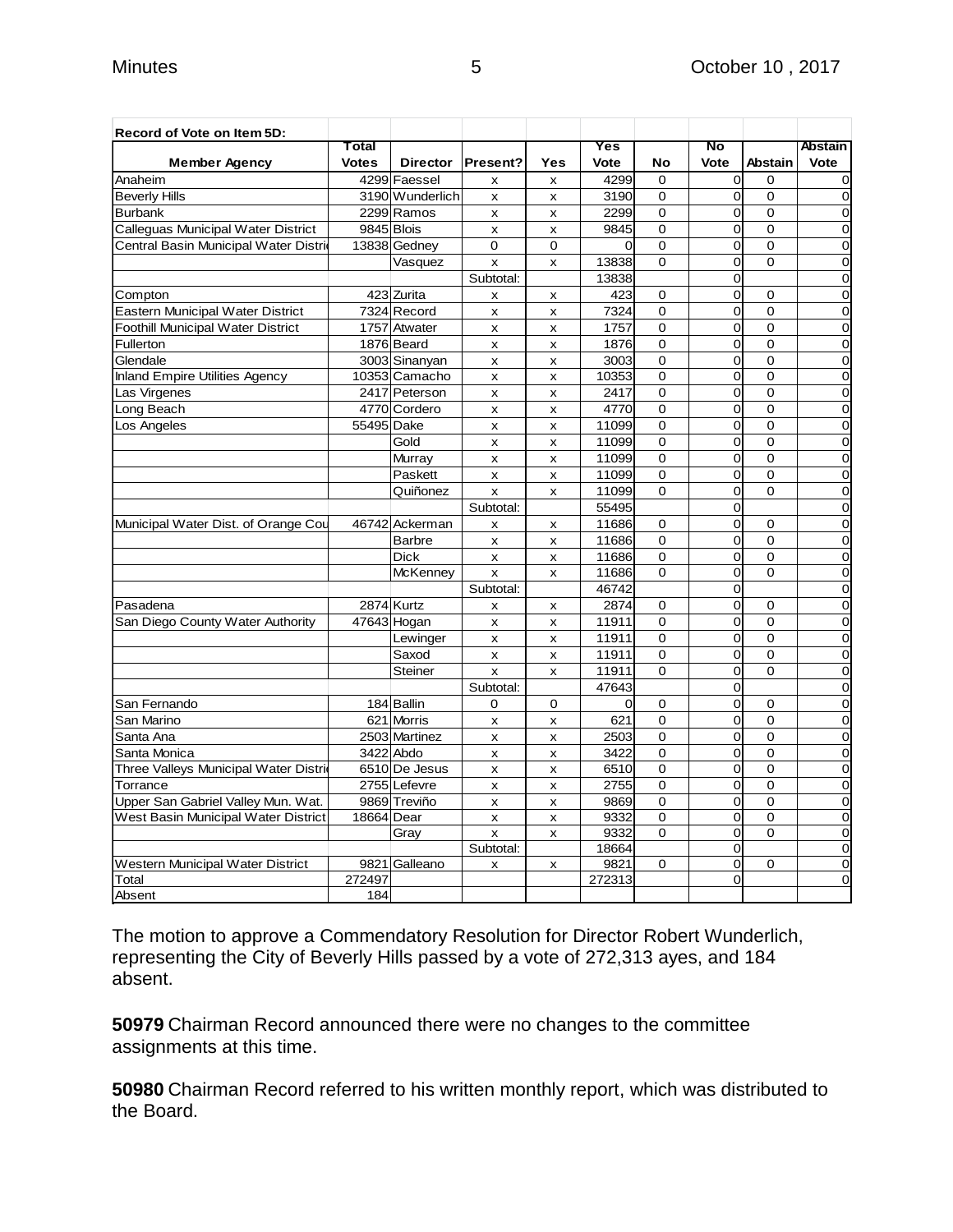**50981** Regarding matters relating to Metropolitan's operations and activities, General Manager Kightlinger announced the upcoming Service Award Luncheon, and provided an update of the Orange County fires and Metropolitan's Facilities.

Additional information on the General Manager's activities may be found in his written monthly report.

**50982** General Counsel Scully referred to her written report.

**50983** Assistant General Auditor Tonsick had nothing further to add to the written report.

**50984** Interim Ethics Officer Riss was not present.

**50985** Chairman Record called for a vote to approve Consent Calendar Items 7-1 through 7-5.

Director Treviño moved, seconded by Director Beard, that the Board approve the Consent Calendar Items 7-1 through 7-5 as follows:

**50986** Adopt CEQA determination that the proposed action is categorically exempt and appropriate \$200,000; and authorize preliminary design of security and erosion control improvements at the Henry J. Mills Water Treatment Plant (Appropriation No. 15479), as set forth in Agenda Item 7-1 board letter.

**50987** Adopt CEQA determination that the proposed actions are categorically exempt and appropriate \$900,000; and authorize design of Stage 3 improvements for West Valley Feeder No. 1 (Appropriation No. 15377), as set forth in Agenda Item 7-2 board letter.

**50988** Adopt CEQA determination that the proposed actions are exempt and appropriate \$1.12 million; and authorize: (1) design and procurement to replace valves on the West Orange County Feeder; and (2) preliminary design to rehabilitate Service Connection OC-09 (Appropriation No. 15480), as set forth in Agenda Item 7-3 board letter.

**50989** Adopt CEQA determination that the proposed action is exempt and appropriate \$1.4 million; and award \$787,906 contract to Environmental Construction, Inc. to relocate the turnout for Service Connection OC-76 on the Allen-McColloch Pipeline (Appropriation No. 15480), as set forth in Agenda Item 7-4 board letter.

**50990** Adopt CEQA determination that the proposed action is not defined as a project under CEQA and approve amendments to the Metropolitan Water District Administrative Code to conform to current law, practices and regulations, as set forth in Agenda Item 7-5 board letter.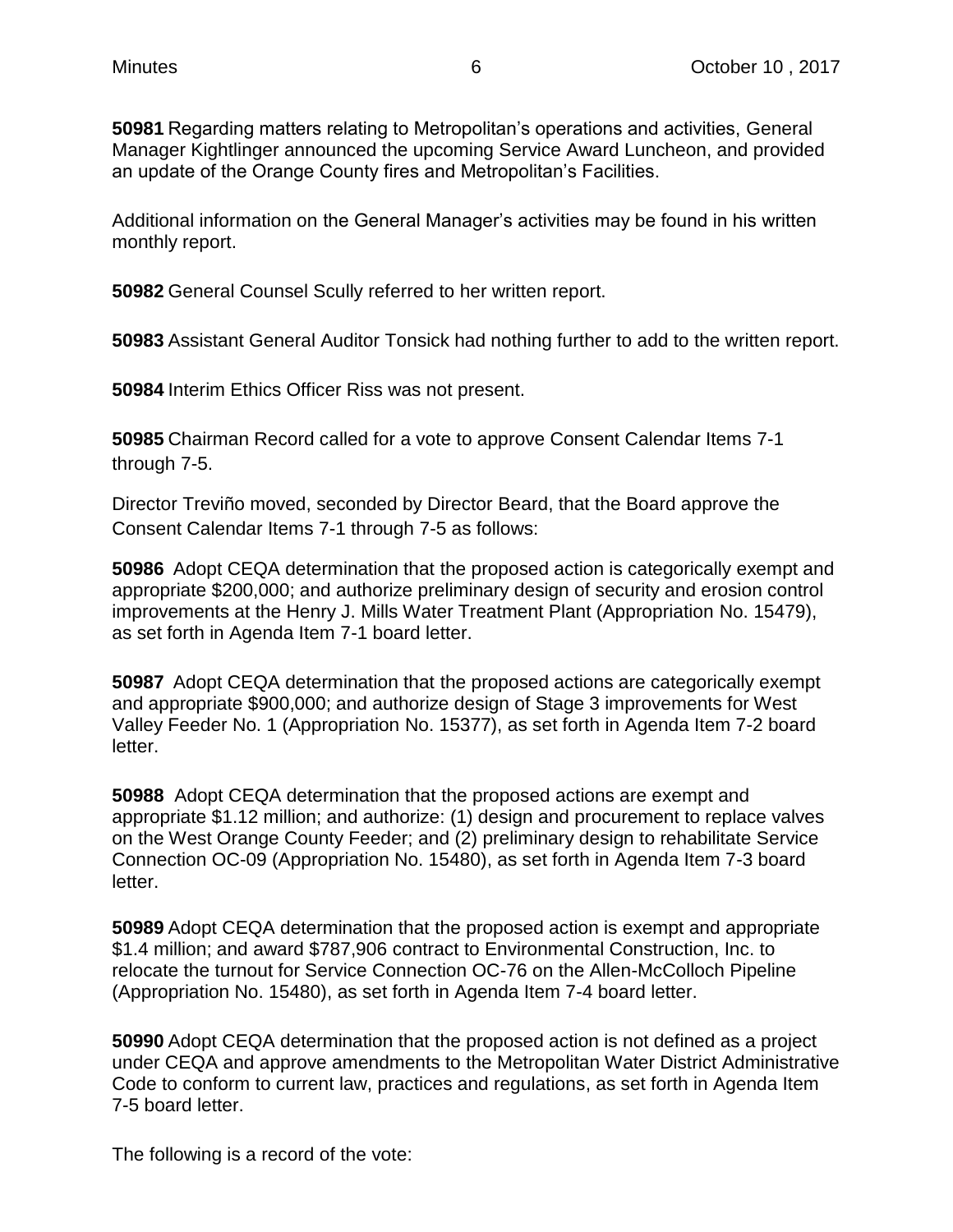| Record of Vote on Items 7-1 through 7-5: |              |                 |                           |                |          |                |                |                |                |
|------------------------------------------|--------------|-----------------|---------------------------|----------------|----------|----------------|----------------|----------------|----------------|
|                                          | Total        |                 |                           |                | Yes      |                | No             |                | Abstain        |
| <b>Member Agency</b>                     | <b>Votes</b> | <b>Director</b> | Present?                  | Yes            | Vote     | No             | Vote           | <b>Abstain</b> | Vote           |
| Anaheim                                  |              | 4299 Faessel    | X                         | X              | 4299     | 0              | 0              | $\mathbf 0$    | 0              |
| <b>Beverly Hills</b>                     |              | 3190 Wunderlich | x                         | x              | 3190     | $\mathbf 0$    | O              | $\mathbf 0$    | $\mathbf 0$    |
| <b>Burbank</b>                           |              | 2299 Ramos      | X                         | X              | 2299     | 0              | 0              | $\mathbf 0$    | $\overline{0}$ |
| Calleguas Municipal Water District       | 9845 Blois   |                 | X                         | $\pmb{\times}$ | 9845     | $\mathbf 0$    | O              | $\overline{0}$ | $\mathbf 0$    |
| Central Basin Municipal Water Distrid    |              | 13838 Gedney    | $\mathbf 0$               | 0              | 0        | 0              | 0              | $\mathbf 0$    | $\mathbf 0$    |
|                                          |              | Vasquez         | $\overline{\mathsf{x}}$   | X              | 13838    | $\Omega$       | Ō              | $\Omega$       | $\mathbf 0$    |
|                                          |              |                 | Subtotal:                 |                | 13838    |                | Ō              |                | $\overline{0}$ |
| Compton                                  |              | 423 Zurita      | $\mathsf{x}$              | x              | 423      | $\Omega$       | $\overline{0}$ | $\Omega$       | $\overline{0}$ |
| Eastern Municipal Water District         |              | 7324 Record     | x                         | x              | 7324     | $\Omega$       | $\overline{0}$ | $\Omega$       | $\mathbf 0$    |
| Foothill Municipal Water District        |              | 1757 Atwater    | x                         | X              | 1757     | 0              | O              | 0              | $\mathbf 0$    |
| Fullerton                                |              | 1876 Beard      | x                         | x              | 1876     | $\mathbf 0$    | Ō              | 0              | $\mathbf 0$    |
| Glendale                                 |              | 3003 Sinanyan   | X                         | X              | 3003     | 0              | 0              | $\mathbf 0$    | $\overline{0}$ |
| <b>Inland Empire Utilities Agency</b>    |              | 10353 Camacho   | X                         | $\pmb{\times}$ | 10353    | $\mathbf 0$    | O              | $\overline{0}$ | $\mathbf 0$    |
| Las Virgenes                             |              | 2417 Peterson   | $\pmb{\times}$            | x              | 2417     | 0              | 0              | $\mathbf 0$    | $\mathbf 0$    |
| Long Beach                               |              | 4770 Cordero    | x                         | x              | 4770     | $\mathbf 0$    | Ō              | $\overline{0}$ | $\mathbf 0$    |
| Los Angeles                              | 55495 Dake   |                 | x                         | X              | 11099    | $\mathbf 0$    | O              | $\overline{0}$ | $\overline{0}$ |
|                                          |              | Gold            | $\boldsymbol{\mathsf{x}}$ | x              | 11099    | $\Omega$       | Ō              | $\Omega$       | $\overline{0}$ |
|                                          |              | Murray          | x                         | x              | 11099    | $\Omega$       | O              | $\Omega$       | $\mathbf 0$    |
|                                          |              | Paskett         | x                         | X              | 11099    | 0              | O              | 0              | $\mathbf 0$    |
|                                          |              | Quiñonez        | $\pmb{\times}$            | x              | 11099    | $\Omega$       | Ō              | 0              | $\mathbf 0$    |
|                                          |              |                 | Subtotal:                 |                | 55495    |                | O              |                | $\mathbf 0$    |
| Municipal Water Dist. of Orange Cou      |              | 46742 Ackerman  | X                         | X              | 11686    | 0              | O              | $\mathbf 0$    | $\mathbf 0$    |
|                                          |              | <b>Barbre</b>   | $\pmb{\times}$            | x              | 11686    | $\overline{0}$ | O              | $\overline{0}$ | $\mathbf 0$    |
|                                          |              | <b>Dick</b>     | X                         | X              | 11686    | $\Omega$       | Ō              | $\Omega$       | $\overline{0}$ |
|                                          |              | McKenney        | $\boldsymbol{\mathsf{x}}$ | X              | 11686    | $\Omega$       | $\overline{0}$ | $\Omega$       | $\overline{0}$ |
|                                          |              |                 | Subtotal:                 |                | 46742    |                | O              |                | $\mathbf 0$    |
| Pasadena                                 |              | 2874 Kurtz      | x                         | x              | 2874     | 0              | O              | 0              | $\mathbf 0$    |
| San Diego County Water Authority         |              | 47643 Hogan     | x                         | x              | 11911    | 0              | Ō              | $\mathbf 0$    | $\mathbf 0$    |
|                                          |              | Lewinger        | $\mathsf{x}$              | X              | 11911    | $\mathbf 0$    | Ō              | $\mathbf 0$    | $\mathbf 0$    |
|                                          |              | Saxod           | $\pmb{\times}$            | X              | 11911    | 0              | 0              | $\mathbf 0$    | $\mathbf 0$    |
|                                          |              | Steiner         | x                         | x              | 11911    | $\Omega$       | $\overline{0}$ | $\overline{0}$ | $\mathbf 0$    |
|                                          |              |                 | Subtotal:                 |                | 47643    |                | Ō              |                | $\mathbf 0$    |
| San Fernando                             |              | 184 Ballin      | $\mathbf 0$               | $\mathbf 0$    | $\Omega$ | $\mathbf 0$    | O              | $\Omega$       | $\overline{0}$ |
| San Marino                               |              | 621 Morris      | X                         | x              | 621      | $\Omega$       | $\overline{O}$ | $\Omega$       | $\overline{0}$ |
| Santa Ana                                |              | 2503 Martinez   | x                         | x              | 2503     | $\Omega$       | 0              | $\Omega$       | $\mathbf 0$    |
| Santa Monica                             |              | 3422 Abdo       | x                         | x              | 3422     | 0              | O              | 0              | $\mathbf 0$    |
| Three Valleys Municipal Water Distric    |              | 6510 De Jesus   | x                         | X              | 6510     | $\mathbf 0$    | O              | $\mathbf 0$    | $\mathbf 0$    |
| Torrance                                 |              | 2755 Lefevre    | X                         | X              | 2755     | $\mathbf 0$    | Ō              | $\mathbf 0$    | $\mathbf 0$    |
| Upper San Gabriel Valley Mun. Wat.       |              | 9869 Treviño    | X                         | x              | 9869     | $\mathbf 0$    | 0              | $\overline{0}$ | $\mathbf 0$    |
| West Basin Municipal Water District      | 18664 Dear   |                 | X                         | x              | 9332     | $\mathbf 0$    | O              | $\Omega$       | $\mathbf 0$    |
|                                          |              | Gray            | X                         | X              | 9332     | 0              | 0              | $\mathbf 0$    | $\mathbf 0$    |
|                                          |              |                 | Subtotal:                 |                | 18664    |                | 0              |                | $\mathbf 0$    |
| Western Municipal Water District         |              | 9821 Galleano   | X                         | X              | 9821     | 0              | 0              | 0              | $\mathbf 0$    |
| Total                                    | 272497       |                 |                           |                | 272313   |                | O              |                | $\mathbf 0$    |
| Absent                                   | 184          |                 |                           |                |          |                |                |                |                |

The motion to approve the Consent Calendar Items 7-1 through 7-5 **(M.I. 50986 through 50990)** passed by a vote of 272,313 ayes, and 184 absent.

**50991** Engineering and Operations Committee Chair Peterson moved, seconded by Director Beard, that the Board adopt CEQA determination that the proposed action is not defined as a project and is not subject to CEQA and appropriate \$4.41 million; and authorize: (1) agreement with Project Partners, LLC in an amount not to exceed \$2,722,000 for deployment of Metropolitan's Project Controls and Reporting System; and (2) agreement with Oracle Corporation in an amount not to exceed \$600,000 for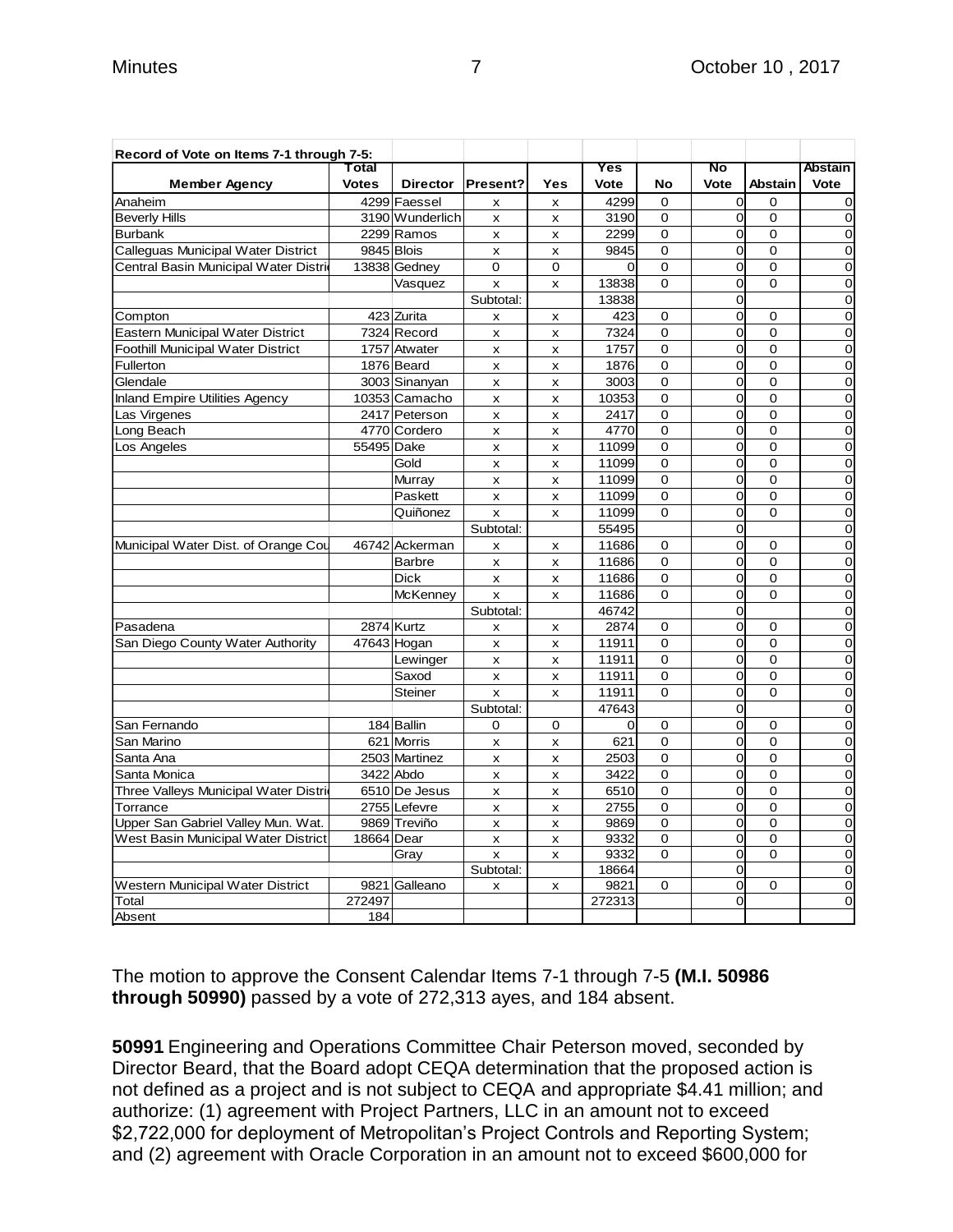procurement of application licenses; and authorize the General Manager to amend the agreement with Project Partners by up to \$250,000 (Appropriation No. 15490), as set forth in Agenda Item 8-1 board letter.

| Record of Vote on Item 8-1:           |              |                 |                |                           |          |                |                |                |                |
|---------------------------------------|--------------|-----------------|----------------|---------------------------|----------|----------------|----------------|----------------|----------------|
|                                       | Total        |                 |                |                           | Yes      |                | No             |                | Abstain        |
| <b>Member Agency</b>                  | <b>Votes</b> | <b>Director</b> | Present?       | Yes                       | Vote     | No             | Vote           | <b>Abstain</b> | Vote           |
| Anaheim                               |              | 4299 Faessel    | x              | X                         | 4299     | $\Omega$       | $\overline{O}$ | $\Omega$       | $\mathbf 0$    |
| <b>Beverly Hills</b>                  |              | 3190 Wunderlich | x              | X                         | 3190     | 0              | $\mathbf 0$    | $\Omega$       | $\mathbf 0$    |
| <b>Burbank</b>                        |              | 2299 Ramos      | x              | X                         | 2299     | $\overline{0}$ | $\overline{O}$ | $\overline{0}$ | $\mathbf 0$    |
| Calleguas Municipal Water District    |              | 9845 Blois      | X              | X                         | 9845     | $\mathbf 0$    | 0              | $\mathbf 0$    | $\mathbf 0$    |
| Central Basin Municipal Water Distri  |              | 13838 Gednev    | $\Omega$       | $\Omega$                  | $\Omega$ | $\Omega$       | $\overline{O}$ | $\Omega$       | $\overline{0}$ |
|                                       |              | Vasquez         | x              | x                         | 13838    | $\overline{0}$ | $\overline{O}$ | $\overline{0}$ | $\mathbf 0$    |
|                                       |              |                 | Subtotal:      |                           | 13838    |                | $\overline{O}$ |                | $\overline{0}$ |
| Compton                               |              | 423 Zurita      | x              | X                         | 423      | $\mathbf 0$    | O              | $\Omega$       | $\mathbf 0$    |
| Eastern Municipal Water District      |              | 7324 Record     | x              | $\pmb{\times}$            | 7324     | $\mathbf 0$    | $\mathbf 0$    | $\mathbf 0$    | $\mathbf 0$    |
| Foothill Municipal Water District     |              | 1757 Atwater    | x              | X                         | 1757     | 0              | $\overline{O}$ | $\overline{0}$ | O              |
| Fullerton                             |              | 1876 Beard      | x              | X                         | 1876     | $\mathbf 0$    | $\overline{0}$ | $\mathbf 0$    | $\mathbf 0$    |
| Glendale                              |              | 3003 Sinanyan   | X              | $\boldsymbol{\mathsf{x}}$ | 3003     | $\Omega$       | $\overline{0}$ | $\Omega$       | $\mathbf 0$    |
| <b>Inland Empire Utilities Agency</b> |              | 10353 Camacho   | x              | x                         | 10353    | $\overline{0}$ | $\overline{O}$ | $\overline{0}$ | $\mathbf 0$    |
| Las Virgenes                          |              | 2417 Peterson   | x              | X                         | 2417     | $\mathbf 0$    | 0              | $\overline{0}$ | $\mathbf 0$    |
| Long Beach                            |              | 4770 Cordero    | x              | $\boldsymbol{\mathsf{x}}$ | 4770     | $\Omega$       | O              | $\Omega$       | $\mathbf 0$    |
| Los Angeles                           | 55495 Dake   |                 | X              | X                         | 11099    | $\overline{0}$ | $\mathbf 0$    | $\overline{0}$ | $\mathbf 0$    |
|                                       |              | Gold            | x              | x                         | 11099    | 0              | O              | $\overline{0}$ | $\mathbf 0$    |
|                                       |              | Murray          | x              | X                         | 11099    | $\mathbf 0$    | $\overline{0}$ | $\mathbf 0$    | $\mathbf 0$    |
|                                       |              | Paskett         | X              | $\boldsymbol{\mathsf{x}}$ | 11099    | $\Omega$       | $\overline{0}$ | $\Omega$       | $\mathbf 0$    |
|                                       |              | Quiñonez        | x              | X                         | 11099    | $\Omega$       | $\overline{O}$ | $\Omega$       | $\mathbf 0$    |
|                                       |              |                 | Subtotal:      |                           | 55495    |                | 0              |                | $\mathbf 0$    |
| Municipal Water Dist. of Orange Cou   |              | 46742 Ackerman  | x              | X                         | 11686    | $\mathbf 0$    | $\overline{O}$ | $\Omega$       | $\mathbf 0$    |
|                                       |              | <b>Barbre</b>   | $\pmb{\times}$ | $\pmb{\times}$            | 11686    | $\overline{0}$ | $\overline{0}$ | $\overline{0}$ | $\mathbf 0$    |
|                                       |              | <b>Dick</b>     | x              | X                         | 11686    | $\Omega$       | O              | $\Omega$       | $\mathbf 0$    |
|                                       |              | <b>McKenney</b> | X              | X                         | 11686    | $\Omega$       | O              | $\mathbf 0$    | $\mathbf 0$    |
|                                       |              |                 | Subtotal:      |                           | 46742    |                | $\overline{0}$ |                | $\mathbf 0$    |
| Pasadena                              |              | 2874 Kurtz      | x              | X                         | 2874     | $\mathbf 0$    | $\overline{O}$ | $\Omega$       | $\mathbf 0$    |
| San Diego County Water Authority      |              | 47643 Hogan     | x              | X                         | 11911    | $\mathbf 0$    | 0              | $\overline{0}$ | $\mathbf 0$    |
|                                       |              | Lewinger        | x              | $\boldsymbol{\mathsf{x}}$ | 11911    | $\overline{0}$ | O              | $\Omega$       | $\mathbf 0$    |
|                                       |              | Saxod           | $\pmb{\times}$ | $\pmb{\times}$            | 11911    | 0              | $\overline{0}$ | $\overline{0}$ | $\mathbf 0$    |
|                                       |              | <b>Steiner</b>  | X              | X                         | 11911    | $\Omega$       | O              | $\Omega$       | $\overline{0}$ |
|                                       |              |                 | Subtotal:      |                           | 47643    |                | O              |                | $\mathbf 0$    |
| San Fernando                          |              | 184 Ballin      | $\Omega$       | $\Omega$                  | $\Omega$ | $\Omega$       | $\Omega$       | $\Omega$       | $\mathbf 0$    |
| San Marino                            |              | 621 Morris      | x              | X                         | 621      | $\mathbf 0$    | O              | $\overline{0}$ | $\mathbf 0$    |
| Santa Ana                             |              | 2503 Martinez   | x              | X                         | 2503     | $\mathbf 0$    | 0              | $\mathbf 0$    | O              |
| Santa Monica                          |              | 3422 Abdo       | $\mathsf{x}$   | $\boldsymbol{\mathsf{x}}$ | 3422     | $\mathbf 0$    | $\overline{0}$ | $\Omega$       | $\mathbf 0$    |
| Three Valleys Municipal Water Distrie |              | 6510 De Jesus   | x              | $\pmb{\times}$            | 6510     | 0              | $\mathbf 0$    | $\mathbf 0$    | $\mathbf 0$    |
| Torrance                              |              | 2755 Lefevre    | x              | X                         | 2755     | $\mathbf 0$    | O              | $\overline{0}$ | $\mathbf 0$    |
| Upper San Gabriel Valley Mun. Wat.    |              | 9869 Treviño    | X              | $\boldsymbol{\mathsf{x}}$ | 9869     | $\mathbf 0$    | O              | $\mathbf 0$    | $\mathbf 0$    |
| West Basin Municipal Water District   | 18664 Dear   |                 | X              | $\boldsymbol{\mathsf{x}}$ | 9332     | $\Omega$       | O              | $\Omega$       | $\mathbf 0$    |
|                                       |              | Gray            | X              | $\pmb{\times}$            | 9332     | $\Omega$       | O              | $\Omega$       | $\mathbf 0$    |
|                                       |              |                 | Subtotal:      |                           | 18664    |                | $\overline{O}$ |                | $\mathbf 0$    |
| Western Municipal Water District      |              | 9821 Galleano   | x              | X                         | 9821     | 0              | $\overline{0}$ | 0              | $\mathbf 0$    |
| Total                                 | 272497       |                 |                |                           | 272313   |                | $\Omega$       |                | $\mathbf 0$    |
| Absent                                | 184          |                 |                |                           |          |                |                |                |                |

The following is a record of the vote:

The motion to approve Agenda Item 8-1 passed by a vote of 272,313 ayes, and 184 absent.

**50992** Communications and Legislation Committee Chair Kurtz moved, seconded by Director Dear, that the Board adopt CEQA determination that the proposed action is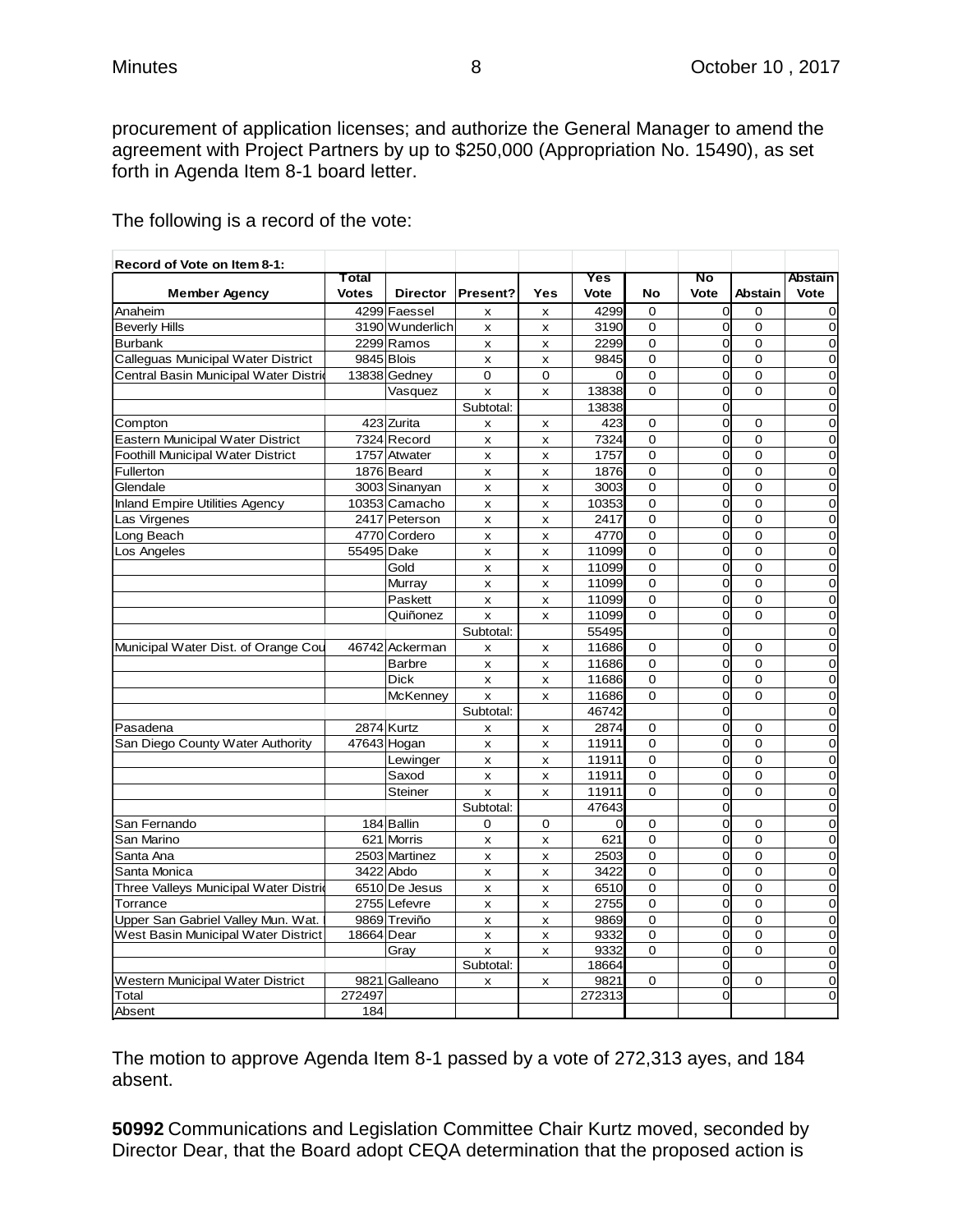action is not defined as a project and is not subject to CEQA and authorize the General Manager to express support, if amended, for S. 1272, as set forth in Agenda Item 8-2 board letter.

| The following is a record of the vote: |
|----------------------------------------|
|----------------------------------------|

| Record of Vote on Item 8-2:              |              |                 |                |                           |                |                |                |                |                |
|------------------------------------------|--------------|-----------------|----------------|---------------------------|----------------|----------------|----------------|----------------|----------------|
|                                          | Total        |                 |                |                           | Yes            |                | No             |                | <b>Abstain</b> |
| <b>Member Agency</b>                     | <b>Votes</b> | <b>Director</b> | Present?       | Yes                       | Vote           | No             | Vote           | Abstain        | Vote           |
| Anaheim                                  |              | 4299 Faessel    | x              | x                         | 4299           | $\mathbf 0$    | 0              | $\Omega$       | $\mathbf 0$    |
| <b>Beverly Hills</b>                     |              | 3190 Wunderlich | x              | x                         | 3190           | 0              | 0              | $\mathbf 0$    | $\mathbf 0$    |
| <b>Burbank</b>                           |              | 2299 Ramos      | x              | x                         | 2299           | $\mathbf 0$    | $\overline{0}$ | $\mathbf 0$    | 0              |
| Calleguas Municipal Water District       |              | 9845 Blois      | x              | X                         | 9845           | $\mathbf 0$    | $\overline{0}$ | $\Omega$       | $\overline{0}$ |
| Central Basin Municipal Water Distri     |              | 13838 Gedney    | $\Omega$       | $\Omega$                  | $\Omega$       | $\Omega$       | $\Omega$       | $\Omega$       | $\overline{0}$ |
|                                          |              | Vasquez         | x              | x                         | 13838          | $\mathbf 0$    | $\overline{0}$ | $\mathbf 0$    | $\mathbf 0$    |
|                                          |              |                 | Subtotal:      |                           | 13838          |                | $\overline{0}$ |                | $\mathbf 0$    |
| Compton                                  |              | 423 Zurita      | x              | x                         | 423            | $\mathbf 0$    | 0              | $\Omega$       | $\mathbf 0$    |
| <b>Eastern Municipal Water District</b>  |              | 7324 Record     | x              | x                         | 7324           | $\mathbf 0$    | 0              | $\mathbf 0$    | $\mathbf 0$    |
| <b>Foothill Municipal Water District</b> |              | 1757 Atwater    | x              | X                         | 1757           | $\mathbf 0$    | $\overline{0}$ | $\mathbf 0$    | $\mathbf 0$    |
| Fullerton                                |              | 1876 Beard      | x              | $\pmb{\times}$            | 1876           | 0              | $\overline{0}$ | $\Omega$       | $\mathbf 0$    |
| Glendale                                 |              | 3003 Sinanyan   | x              | x                         | 3003           | $\overline{0}$ | $\overline{0}$ | $\overline{0}$ | $\overline{0}$ |
| <b>Inland Empire Utilities Agency</b>    |              | 10353 Camacho   | x              | x                         | 10353          | $\mathbf 0$    | 0              | $\mathbf 0$    | 0              |
| Las Virgenes                             |              | 2417 Peterson   | x              | x                         | 2417           | $\mathbf 0$    | $\Omega$       | $\Omega$       | $\overline{0}$ |
| Long Beach                               |              | 4770 Cordero    | x              | x                         | 4770           | 0              | $\overline{0}$ | $\mathbf 0$    | $\mathbf 0$    |
| Los Angeles                              | 55495 Dake   |                 | x              | X                         | 11099          | 0              | $\overline{0}$ | $\Omega$       | $\mathbf 0$    |
|                                          |              | Gold            | $\mathsf{x}$   | $\pmb{\times}$            | 11099          | $\overline{0}$ | $\overline{0}$ | $\overline{0}$ | $\mathbf 0$    |
|                                          |              | Murray          | x              | x                         | 11099          | $\mathbf 0$    | $\overline{0}$ | $\mathbf 0$    | $\mathbf 0$    |
|                                          |              | Paskett         | x              | x                         | 11099          | $\mathbf 0$    | $\overline{0}$ | $\mathbf 0$    | $\mathbf 0$    |
|                                          |              | Quiñonez        | x              | X                         | 11099          | $\Omega$       | $\overline{0}$ | $\mathbf 0$    | $\mathbf 0$    |
|                                          |              |                 | Subtotal:      |                           | 55495          |                | $\Omega$       |                | $\overline{0}$ |
| Municipal Water Dist. of Orange Cou      |              | 46742 Ackerman  | x              | x                         | 11686          | 0              | $\overline{0}$ | 0              | $\mathbf 0$    |
|                                          |              | <b>Barbre</b>   | x              | X                         | 11686          | 0              | $\overline{0}$ | $\mathbf 0$    | $\mathbf 0$    |
|                                          |              | <b>Dick</b>     | $\mathsf{x}$   | x                         | 11686          | $\mathbf 0$    | $\overline{0}$ | $\mathbf 0$    | $\mathbf 0$    |
|                                          |              | McKenney        | x              | X                         | 11686          | $\Omega$       | O              | $\mathbf 0$    | 0              |
|                                          |              |                 | Subtotal:      |                           | 46742          |                | $\overline{0}$ |                | $\mathbf 0$    |
| Pasadena                                 |              | 2874 Kurtz      | x              | x                         | 2874           | $\mathbf 0$    | $\overline{0}$ | $\mathbf 0$    | $\mathbf 0$    |
| San Diego County Water Authority         |              | 47643 Hogan     | x              | x                         | 11911          | 0              | $\overline{0}$ | $\overline{0}$ | $\mathbf 0$    |
|                                          |              | Lewinger        | x              | x                         | 11911          | 0              | $\overline{0}$ | $\mathbf 0$    | $\mathbf 0$    |
|                                          |              | Saxod           | x              | $\boldsymbol{\mathsf{x}}$ | 11911          | $\mathbf 0$    | $\overline{0}$ | $\mathbf 0$    | $\mathbf 0$    |
|                                          |              | Steiner         | $\mathsf{x}$   | X                         | 11911          | $\Omega$       | $\overline{0}$ | $\Omega$       | $\mathbf 0$    |
|                                          |              |                 | Subtotal:      |                           | 47643          |                | 0              |                | $\mathbf 0$    |
| San Fernando                             |              | 184 Ballin      | 0              | 0                         | $\overline{0}$ | $\mathbf 0$    | $\overline{0}$ | $\mathbf 0$    | $\mathbf 0$    |
| San Marino                               |              | 621 Morris      | x              | x                         | 621            | $\overline{0}$ | $\overline{0}$ | $\mathbf 0$    | $\mathbf 0$    |
| Santa Ana                                |              | 2503 Martinez   | x              | x                         | 2503           | $\mathbf 0$    | 0              | $\mathbf 0$    | $\mathbf 0$    |
| Santa Monica                             |              | 3422 Abdo       | x              | x                         | 3422           | 0              | $\overline{0}$ | 0              | $\mathbf 0$    |
| Three Valleys Municipal Water Distri     |              | 6510 De Jesus   | x              | $\boldsymbol{\mathsf{x}}$ | 6510           | $\mathbf 0$    | $\overline{0}$ | $\mathbf 0$    | $\mathbf 0$    |
| Torrance                                 |              | 2755 Lefevre    | X              | x                         | 2755           | $\overline{0}$ | $\overline{0}$ | $\mathbf 0$    | $\mathbf 0$    |
| Upper San Gabriel Valley Mun. Wat.       |              | 9869 Treviño    | x              | x                         | 9869           | $\mathbf 0$    | $\overline{0}$ | $\mathbf 0$    | $\mathbf 0$    |
| West Basin Municipal Water District      | 18664 Dear   |                 | x              | x                         | 9332           | $\mathbf 0$    | $\overline{0}$ | $\overline{0}$ | $\mathbf 0$    |
|                                          |              | Gray            | $\pmb{\times}$ | x                         | 9332           | $\mathbf 0$    | $\overline{0}$ | $\mathbf 0$    | 0              |
|                                          |              |                 | Subtotal:      |                           | 18664          |                | 0              |                | $\mathbf 0$    |
| Western Municipal Water District         |              | 9821 Galleano   | x              | x                         | 9821           | 0              | 0              | 0              | 0              |
| Total                                    | 272497       |                 |                |                           | 272313         |                | $\Omega$       |                | $\overline{0}$ |
| Absent                                   | 184          |                 |                |                           |                |                |                |                |                |

The motion to approve Agenda Item 8-2 passed by a vote of 272,313 ayes, and 184 absent.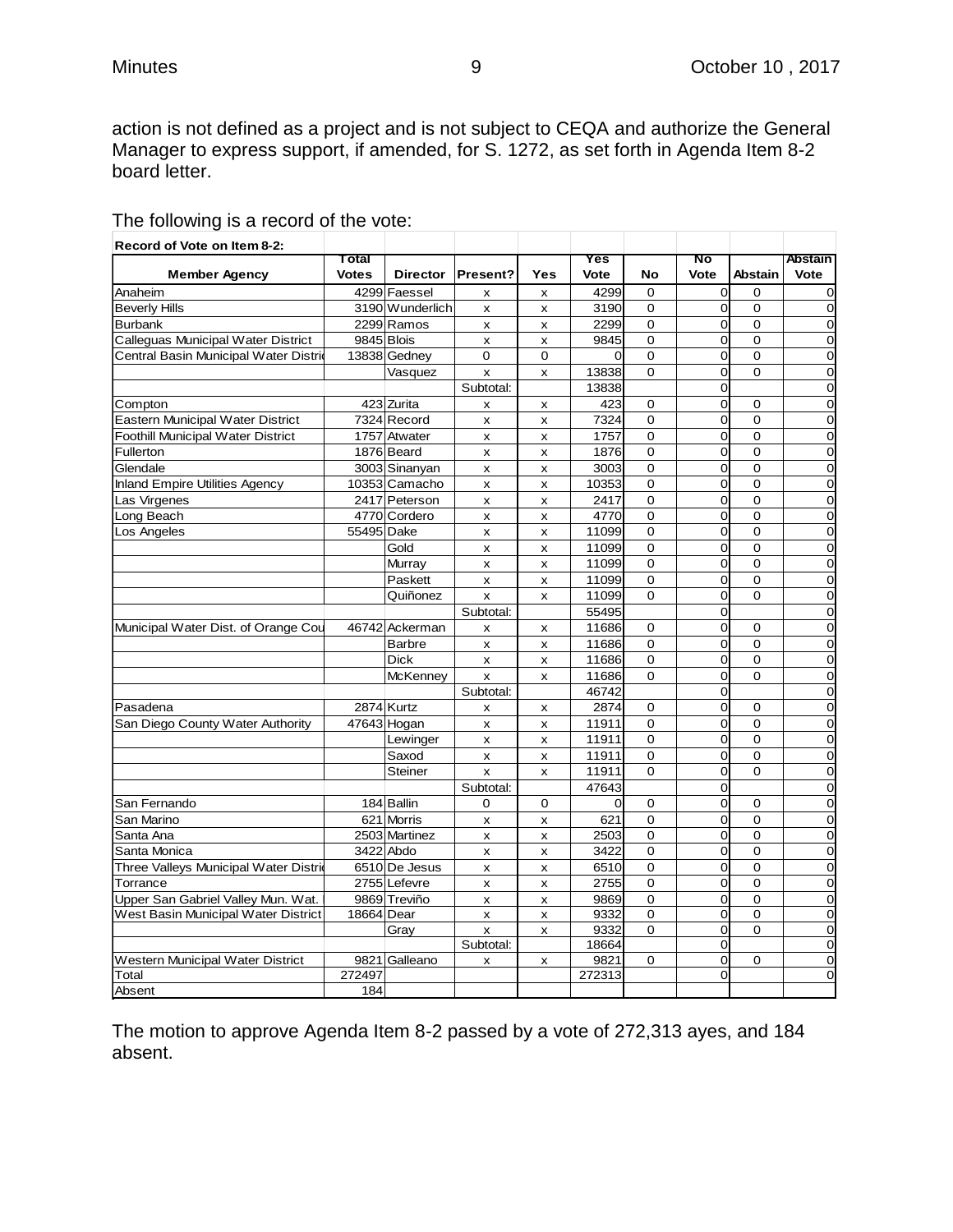**50993** Chairman Record introduced Agenda Item 8-4 that the Board adopt the CEQA determination that the Board has reviewed and considered BDCP/California WaterFix environmental documentation; adopt the lead agency's findings, SOC, and MMRP; and

- a. Express Metropolitan's support for California WaterFix and authorize participation in the construction of California WaterFix including payment of costs consistent with Metropolitan's 25.9 percent share of overall project costs;
- b. Authorize the General Manager to Execute the following agreements having terms as described in the board letter dated October 10, 2017:
	- (i) Agreement for Implementation of an Adaptive Management Program for Project Operations (AMP Agreement);
	- (ii) Joint Powers Agreement Forming the Delta Conveyance Design and Construction Joint Powers Authority (Construction JPA Formation Agreement);
	- (iii) Joint Powers Agreement Forming the Delta Conveyance Financing Joint Powers Authority (Financing JPA Formation Agreement); and
- c. Adopt Resolution authorizing the General Manager to, as a member of the Financing Joint Powers Authority, authorize the purchase of private placement bonds from the California Department of Water Resources and issue public bonds by the Financing Joint Powers Authority, consistent with Metropolitan's share of 25.9 percent of the California WaterFix project costs, including an agreement to secure payment of Metropolitan's share, as set forth in Agenda Item 8-4 board letter.

General Manager Kightlinger provided a brief update on the support status of California WaterFix from various State Water Project contractors. He also detailed the option before the Board relating to Agenda Item 8-4. General Counsel Scully also clarified that approval of the item authorizes Metropolitan's participation only at its 25.9% share of the project costs.

The following Board Members made comments regarding Item 8-4:

Abdo, Barbre, Blois, Cordero, Dick, De Jesus, Gold, Gray, Hogan, Lewinger, Martinez, McKenney, Morris, Murray, Paskett, Quiñonez, Record, Treviño, and Vasquez.

Director De Jesus moved, seconded by Director Camacho, that the Board approve the foregoing Agenda Item 8-4.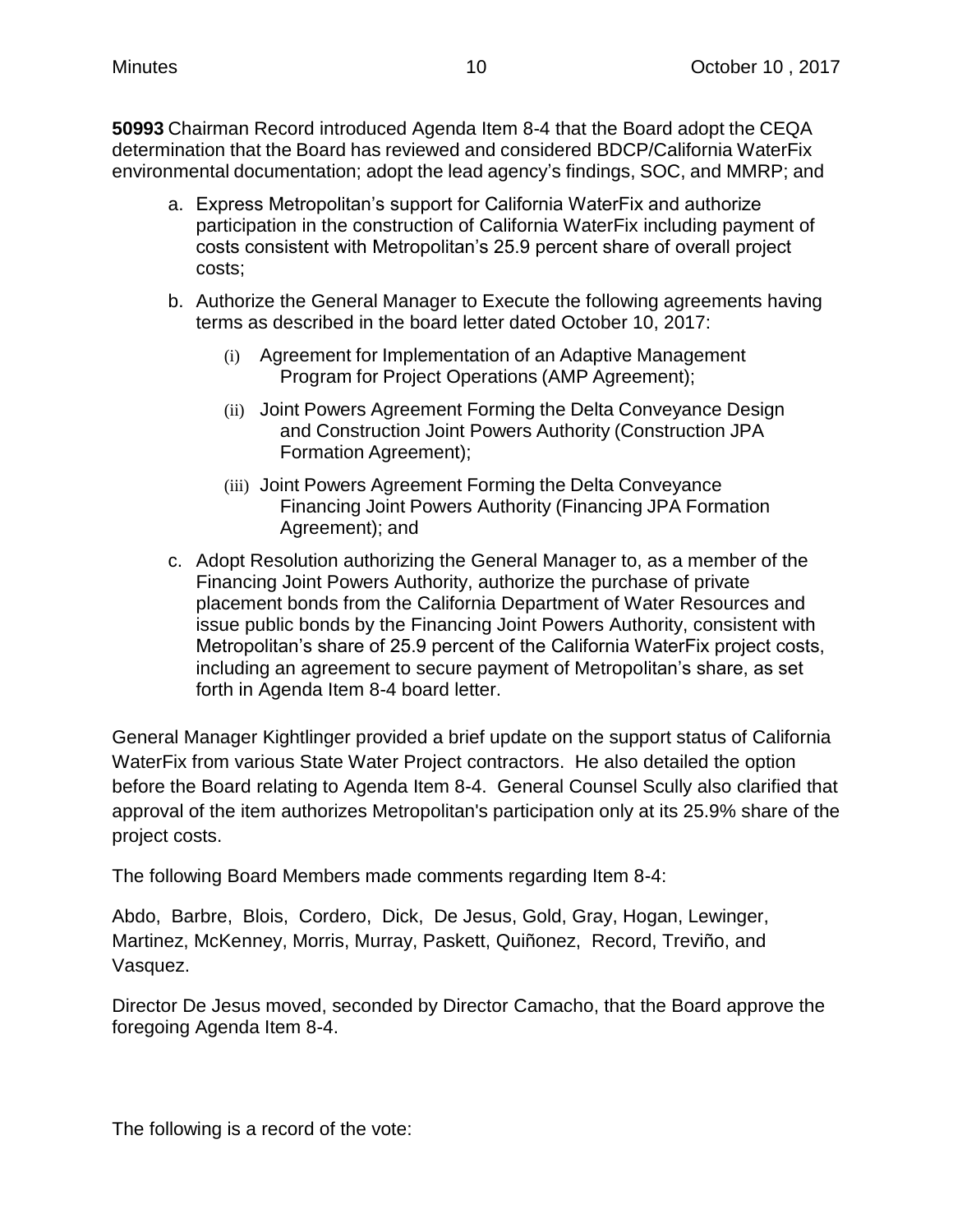| Record of Vote on Item 8-4:           |              |                 |                |                |                |                           |                |                |                |
|---------------------------------------|--------------|-----------------|----------------|----------------|----------------|---------------------------|----------------|----------------|----------------|
|                                       | Total        |                 |                |                | Yes            |                           | No             |                | <b>Abstain</b> |
| <b>Member Agency</b>                  | <b>Votes</b> | <b>Director</b> | Present?       | Yes            | Vote           | <b>No</b>                 | Vote           | <b>Abstain</b> | Vote           |
| Anaheim                               |              | 4299 Faessel    | X              | x              | 4299           | $\mathbf 0$               | $\overline{0}$ | $\mathbf 0$    | $\mathbf 0$    |
| <b>Beverly Hills</b>                  |              | 3190 Wunderlich | x              | x              | 3190           | $\mathbf 0$               | $\overline{0}$ | $\Omega$       | $\mathbf 0$    |
| <b>Burbank</b>                        |              | 2299 Ramos      | x              | x              | 2299           | 0                         | 0              | $\mathbf 0$    | $\mathbf 0$    |
| Calleguas Municipal Water District    |              | 9845 Blois      | x              | X              | 9845           | $\overline{0}$            | $\overline{O}$ | $\overline{0}$ | $\mathbf 0$    |
| Central Basin Municipal Water Distri  |              | 13838 Gedney    | 0              | $\mathbf 0$    | $\Omega$       | $\mathbf 0$               | $\overline{0}$ | $\mathbf 0$    | $\mathbf 0$    |
|                                       |              | Vasquez         | x              | X              | 13838          | $\Omega$                  | $\Omega$       | $\Omega$       | $\mathbf 0$    |
|                                       |              |                 | Subtotal:      |                | 13838          |                           | $\overline{0}$ |                | $\mathbf 0$    |
| Compton                               |              | 423 Zurita      | x              | x              | 423            | $\mathbf 0$               | O              | 0              | $\mathbf 0$    |
| Eastern Municipal Water District      |              | 7324 Record     | $\mathsf{x}$   | x              | 7324           | $\overline{0}$            | 0              | $\Omega$       | $\overline{0}$ |
| Foothill Municipal Water District     |              | 1757 Atwater    | x              | x              | 1757           | $\Omega$                  | $\overline{O}$ | $\Omega$       | $\mathbf 0$    |
| Fullerton                             |              | 1876 Beard      | x              | X              | 1876           | $\Omega$                  | $\Omega$       | $\Omega$       | $\mathbf 0$    |
| Glendale                              |              | 3003 Sinanyan   | x              | x              | 3003           | 0                         | 0              | $\mathbf 0$    | $\mathbf 0$    |
| <b>Inland Empire Utilities Agency</b> |              | 10353 Camacho   | x              | x              | 10353          | $\mathbf 0$               | 0              | $\mathbf 0$    | $\mathbf 0$    |
| Las Virgenes                          |              | 2417 Peterson   | x              | x              | 2417           | 0                         | 0              | $\mathbf 0$    | $\mathbf 0$    |
| Long Beach                            |              | 4770 Cordero    | x              | X              | 4770           | $\mathbf 0$               | $\Omega$       | $\mathbf 0$    | $\mathbf 0$    |
| Los Angeles                           | 55495 Dake   |                 | X              | $\pmb{\times}$ | 11099          | 0                         | $\Omega$       | $\mathbf 0$    | $\mathbf 0$    |
|                                       |              | Gold            | X              | $\Omega$       | 0              | x                         | 11099          | $\Omega$       | $\mathbf 0$    |
|                                       |              | Murray          | X              | 0              | $\Omega$       | $\mathsf{x}$              | 11099          | $\Omega$       | $\mathbf 0$    |
|                                       |              | Paskett         | x              | X              | 11099          | $\mathbf 0$               | 0              | $\mathbf 0$    | $\mathbf 0$    |
|                                       |              | Quiñonez        | X              | $\Omega$       | $\overline{0}$ | $\mathsf{x}$              | 11099          | $\overline{0}$ | $\mathbf 0$    |
|                                       |              |                 | Subtotal:      |                | 22198          |                           | 33297          |                | $\mathbf 0$    |
| Municipal Water Dist. of Orange Cou   |              | 46742 Ackerman  | $\mathsf{x}$   | X              | 11686          | $\mathbf 0$               | $\overline{O}$ | $\Omega$       | $\mathbf 0$    |
|                                       |              | <b>Barbre</b>   | x              | X              | 11686          | 0                         | 0              | $\overline{0}$ | $\mathbf 0$    |
|                                       |              | <b>Dick</b>     | x              | x              | 11686          | $\Omega$                  | $\overline{0}$ | $\Omega$       | $\mathbf 0$    |
|                                       |              | <b>McKenney</b> | $\mathsf{x}$   | x              | 11686          | $\Omega$                  | $\overline{0}$ | $\Omega$       | $\mathbf 0$    |
|                                       |              |                 | Subtotal:      |                | 46742          |                           | $\overline{0}$ |                | $\mathbf 0$    |
| Pasadena                              |              | 2874 Kurtz      | x              | x              | 2874           | $\Omega$                  | $\overline{0}$ | $\Omega$       | $\mathbf 0$    |
| San Diego County Water Authority      |              | 47643 Hogan     | x              | 0              | 0              | $\boldsymbol{\mathsf{x}}$ | 11911          | 0              | $\mathbf 0$    |
|                                       |              | Lewinger        | x              | 0              | 0              | x                         | 11911          | $\mathbf 0$    | $\overline{0}$ |
|                                       |              | Saxod           | x              | 0              | O              | 0                         | 0              | X              | 11911          |
|                                       |              | <b>Steiner</b>  | x              | $\Omega$       | $\overline{0}$ | $\overline{0}$            | <sub>O</sub>   | x              | 11911          |
|                                       |              |                 | Subtotal:      |                | 0              |                           | 23822          |                | 23822          |
| San Fernando                          |              | 184 Ballin      | 0              | 0              | $\overline{0}$ | $\mathbf 0$               | 0              | 0              | $\mathbf 0$    |
| San Marino                            |              | 621 Morris      | x              | x              | 621            | $\mathbf 0$               | 0              | $\mathbf 0$    | $\mathbf 0$    |
| Santa Ana                             |              | 2503 Martinez   | x              | x              | 2503           | $\mathbf 0$               | $\Omega$       | $\Omega$       | $\overline{0}$ |
| Santa Monica                          |              | 3422 Abdo       | x              | 0              | $\overline{0}$ | $\boldsymbol{\mathsf{x}}$ | 3422           | $\overline{0}$ | $\mathbf 0$    |
| Three Valleys Municipal Water Distrio |              | 6510 De Jesus   | x              | X              | 6510           | $\mathbf 0$               | 0              | $\mathbf 0$    | $\mathbf 0$    |
| Torrance                              |              | 2755 Lefevre    | $\mathsf{x}$   | $\mathsf{x}$   | 2755           | $\mathbf 0$               | 0              | $\overline{0}$ | $\mathbf 0$    |
| Upper San Gabriel Valley Mun. Wat.    |              | 9869 Treviño    | x              | x              | 9869           | $\mathbf 0$               | 0              | $\mathbf 0$    | $\mathbf 0$    |
| West Basin Municipal Water District   | 18664 Dear   |                 | $\pmb{\times}$ | $\pmb{\times}$ | 9332           | $\overline{0}$            | 0              | $\overline{0}$ | $\mathbf 0$    |
|                                       |              | Gray            | X              | X              | 9332           | $\mathbf 0$               | 0              | $\Omega$       | $\mathbf 0$    |
|                                       |              |                 | Subtotal:      |                | 18664          |                           | 0              |                | $\overline{0}$ |
| Western Municipal Water District      | 9821         | Galleano        | x              | X              | 9821           | $\mathbf 0$               | 0              | 0              | $\mathbf 0$    |
| Total                                 | 272497       |                 |                |                | 187951         |                           | 60541          |                | 23822          |
| Absent                                | 184          |                 |                |                |                |                           |                |                |                |

The motion to approve Agenda Item 8-4 passed by a vote of 187,951 ayes; 60,541 noes; 23,822 abstain; and 184 absent.

**50994** Board Chairman Record deferred Board Information Item 9-1.

**50995** There being no objection, at 3:14 pm, Chairman Record adjourned the Meeting.